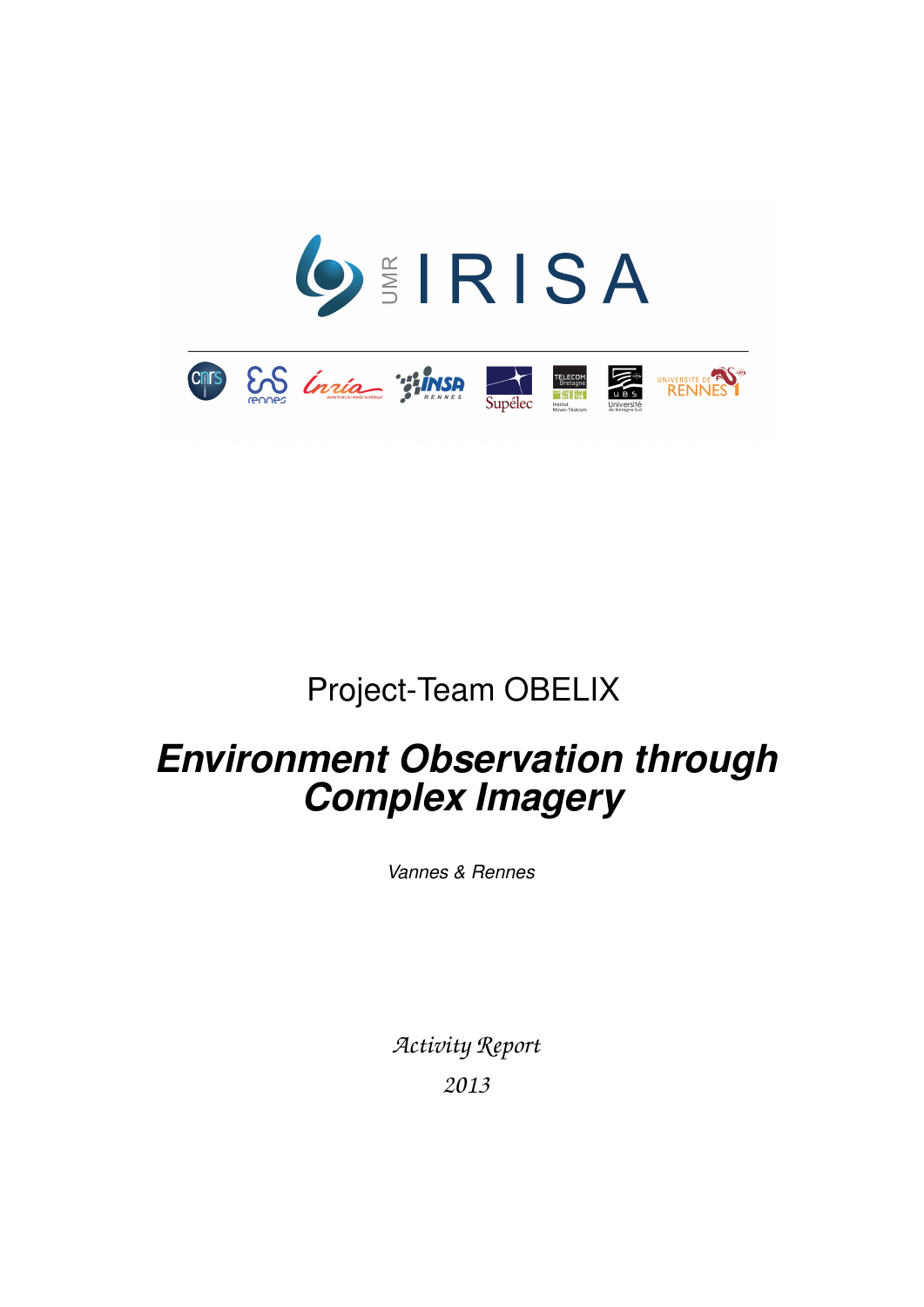# 1 Team

# Head of the team

Sébastien Lefèvre, Professor, Université Bretagne-Sud

### Université Bretagne-Sud staff

Nicolas Courty, Associate Professor, HDR Laetitia Chapel, Assistant Professor Luc Courtrai, Assistant Professor François Merciol, Assistant Professor

### Visitors

Rafael Hocevar, MSc Student, PCU of Rio Grande do Sul, Brazil, until February 2013

# PhD students

Petra Bosilj, UBS grant, since October 2012 Yanwei Cui, RB/CG56 grant, since October 2013 Sina Nakhostin, RB/UBS grant, since October 2013 Romain Huet, RB/CominLabs grant, since October 2013 Pauline Dusseux, CNES grant, since November 2010 Pascal Zille, Ecole Centrale Lyon grant, since November 2011 Gong Xing, Univ. Rennes 2 grant, since December 2011

### Associate/external members

Thomas Corpetti, Senior researcher (DR), CNRS Yann Le Guyadec, Assistant Professor, Université Bretagne-Sud Romain Tavenard, Assistant Professor, Université Rennes 2, since September 2013

# 2 Overall Objectives

# 2.1 Overview

Observation is one of the key issues in the understanding of environmental systems. A large amount of possibilities, ranging from local probes or networks to hyperspectral remote sensing images, is at the moment available to sense and extract environmental parameters. Among them, aerial or satellite imaging sensors allows for observation at a very large scale. But Earth Observation raises also fundamental challenges. Its impacts are numerous and related to a wide range of application fields, often related to environmental issues: agricultural monitoring and planning for a better exploitation of crops and fields; urban remote sensing for built-up area assessment, urban-natural interaction understanding, pollution monitoring, etc.; analysis of coastal ecosystems through geomorphology studies; land cover mapping and monitoring for identifying the impact of our society on Earth; crisis management and global security aiming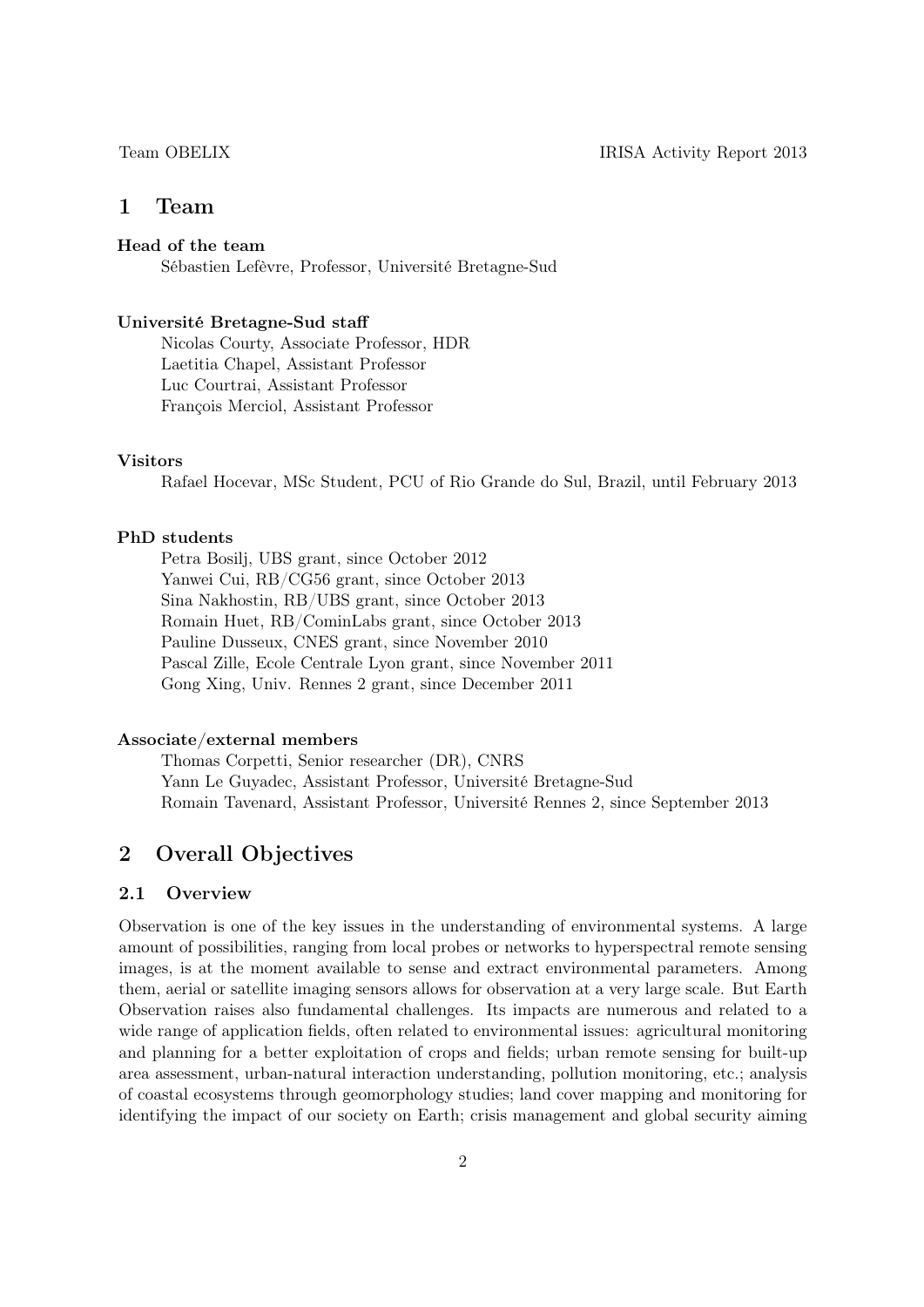to deliver rapid and critical information to rescue operations, e.g., damage assessment, flood delineation, etc. These last applications require fast and even real-time tools for remote sensing.

Unsurprisingly, the number and the complexity of applications based on earth observation are continuously growing. Indeed, our society benefits from the availability of a wide range of earth observation satellites, and several new sensors are launched every year. Within Europe, the Sentinel Copernicus program aims to freely deliver 4 TB daily within the next few years. The dynamics of the remote sensing field leads today to abundant resources of geospatial image data. This advantage has now turned into a serious issue when one has to explore the available data to find some information of interest, and geospatial big data becomes one of the major challenges to be addressed within computer and information sciences. Indeed, how not to be lost in the massive amount of available geospatial data, not far from reaching the Zettabyte scale (ZB)?

Beyond the exceptional data volume to be handled in remote sensing, image intrinsic complexity also brings hard scientific and technological challenges. With the continuous improvement of earth observation satellite sensors, geospatial data are now: multi- or even hyperspectral delivering rich information about observed objects or lands from across the electromagnetic spectrum, beyond the visible light our visual system is used to deal with; daily observations of the same part of Earth which can be revisited by a satellite with ever higher frequencies; at a high or even very-high resolution, allowing to observe from space (from a distance of more than 500km) what occurs on the ground on only 30 centimeter square. This also raises the problem of multiple observations of the same object or part, at various resolutions, and thus with various viewpoints expecting to deliver a globally better understanding of our environment. Moreover, the generalization of very high spatial resolution sensors has a direct influence on the data volume tackled by methods and systems in the field, with an increase of an order of magnitude of 10,000 (one Landsat pixel was representing 30m2 while one WorldView-3 pixel will represent 31cm2). Finally, the complexity also comes from the significant noise, imprecision, and incompleteness that characterized observations provided by remote sensing.

# 2.2 Key Issues

The overall objective of the team is the processing of complex images for environmental purposes. In such a context, available data form a massive amount of multidimensional (multior hyperspectral) noisy observations with high spatio-temporal variability and coming from multiple sources. While understanding these data stays very challenging, environmental systems always come with some additional knowledge or models that are worth being exploited to achieve environment observation. Finally, whatever the task involved (e.g., analysis, filtering, classification, clustering, mining, modeling, etc.), specific attention has to be paid to the way results are provided to the end-users, helping them to benefit from their added value.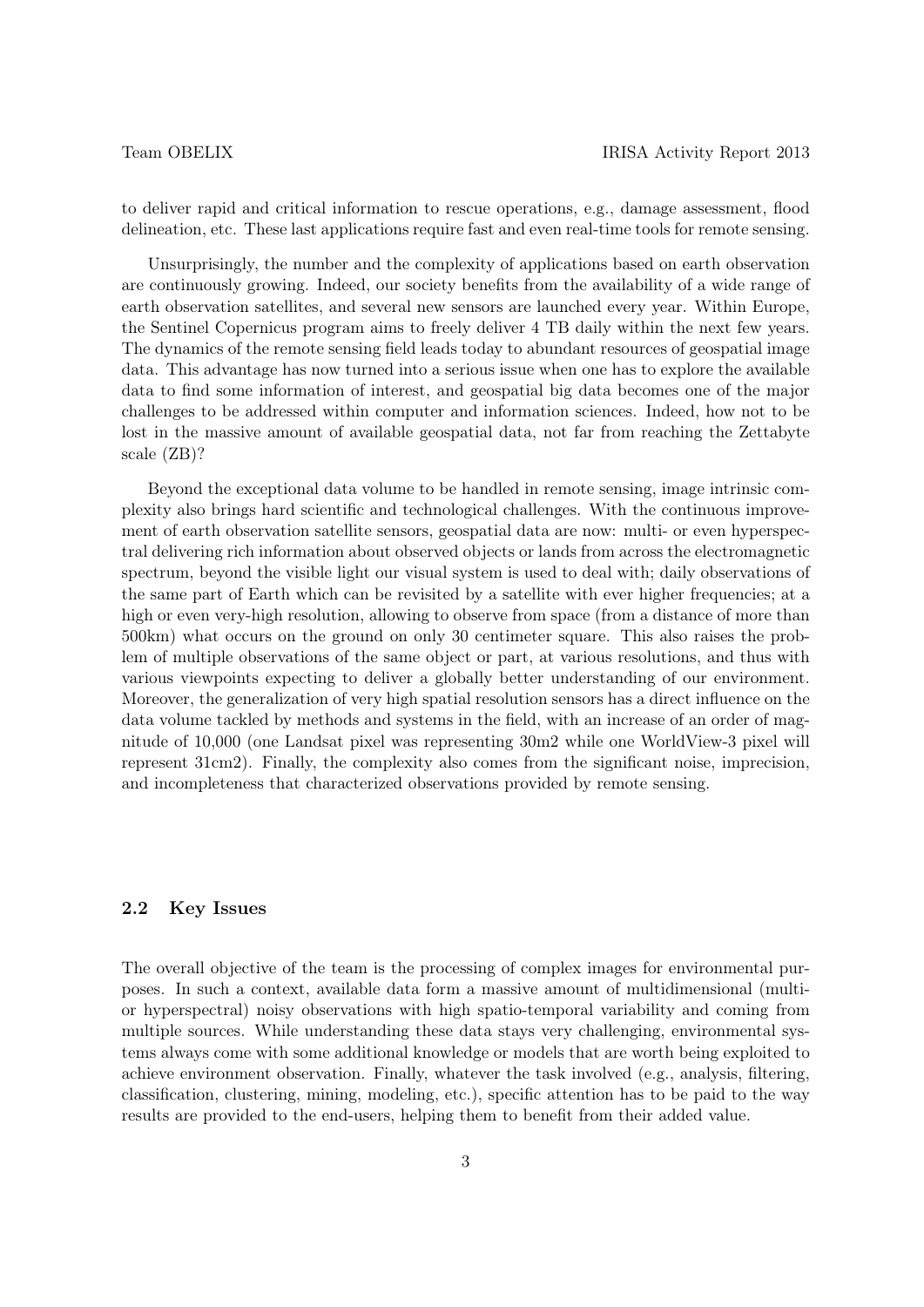# 3 Scientific Foundations

### 3.1 Processing complex environmental data

Environment observation requires one to perform various data processing tasks: analysis to describe the data with relevant features; filtering and mining to highlight significant data; clustering and classification to map data with predefined or unknown classes of interest; and modeling to understand the underlying phenomena. In this context, processing complex data brings various challenges that will be addressed by the team, both from theoretical and computational points of view. Highly dimensional images, massive datasets, noisy observations, fine temporal and spatial scales, together motivate the design of new dedicated methods that can handle this complexity. The underlying techniques refer to scale-space models (e.g., using hierarchical tree-based image representations) for feature extraction and manifold learning for the theoretical part, and to massive computing using GPUs networks and data intensive systems (based on Hadoop for instance) for the operational level.

Observing data at multiple scales Multiscale modeling of an image enables the access, analysis, processing, understanding and interaction with the image at various levels of details, but also enables one to provide some independence to raw geospatial data, thus introducing a way to deal with the intrinsic complexity of heterogeneous geospatial image repositories. This will allow real-time global land cover monitoring, and foster geospatial description and learning methods to anticipate future challenges faced by our data-intensive society.

Geospatial objects of interest, such as buildings or military targets, manifest themselves most often at various scales within and across the acquired images. Moreover, the clarity of interactions among landscape components (with the purpose of compound object recognition for instance) can also vary greatly with respect to the observation scale. Consequently, image representation schemes capable of accommodating multiple scales are invaluable in the context of geospatial data analysis. Besides, the wide acclaim of the object-based image analysis paradigm has further emphasized the need for multiscale image representation methods <sup>[Bla10]</sup>. This paradigm relies on a prior segmentation step that aims to gather pixels into regions for further analysis. The team has introduced various efficient segmentations algorithms, with a focus on supervised techniques that rely on user knowledge or input.

In particular, given a satellite image at a single resolution, various methods have been designed for constructing its multiscale representation. Wavelets and Gaussian pyramids for example, are popular multiresolution tools in this regard, employed especially with the purpose of image fusion (pan sharpening) and change detection. Unfortunately, they fail to preserve the contours of the image components, and consequently do not lend themselves well for multiscale object-based image analysis. Hierarchical representations form a relevant alternative introduced by the mathematical morphology community. Among the available tree models belonging to this category, partition hierarchies consist of producing segmentation maps of their input at various coarseness levels, with the latter being directly related to the scale under consideration. Inclusion hierarchies rely on the iterative nesting of image components, e.g.,

[Bla10] T. Blaschke, "Object based image analysis for remote sensing", ISPRS Journal of Photogrammetry and Remote Sensing 65, 1, 2010, p. 2–10.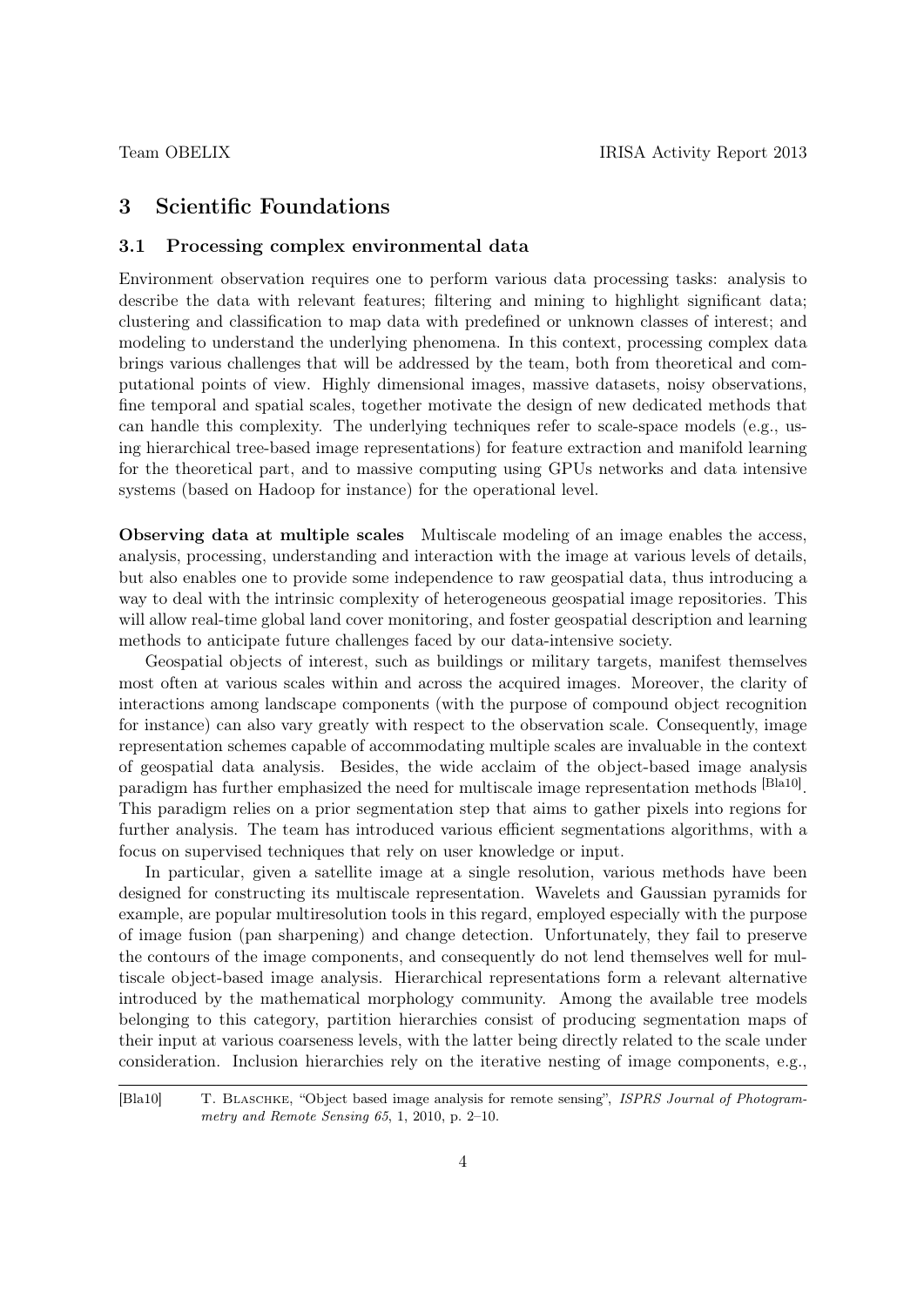from isolated extrema to larger objects. Both models enable efficient representation and direct subsequent extraction of meaningful image regions at arbitrary scales. Hence, multiple tree models relying on these powerful representations have been introduced [SW09], e.g., binary partition trees, or min/max trees. Moreover, certain tree variations can accommodate flexible segmentation strategies according to arbitrary criteria, while additionally preserving the contours of image components [PLCS12]. We explore in the team how to build such hierarchical models from large and multivariate datasets. In order to face the inherent complexity of remote sensing data, we also consider to exploit some prior knowledge when constructing the image model, e.g., in high dimensional spaces.

The description of image content (or feature extraction) is a stage of crucial importance for various geospatial applications, such as content-based retrieval, classification and mapping. Consequently, a plethora of content descriptors have been elaborated in this regard, either at pixel, region or global level, capturing spectral, textural, shape-based, geometric and even localized image properties. Even though content-description approaches have come a long way in the past couple of decades, the challenges, practical requirements and complexity of the data under consideration have increased just as much, if not more. Indeed, content description has to be robust against global and local illumination, rotation, scale variations and geometric deformations. Moreover, with the advances in terms of spatial and spectral resolutions, content descriptors are expected to adapt to their variations, so as to exploit the additional information; for instance by means of descriptors capable of capturing fine spectral image characteristics, or even particular spatial arrangements of predefined objects. Furthermore, the availability of time series has enabled a whole new level of temporal queries that require suitable temporal features. The team aims to elaborate such original and robust features, e.g., with a focus on morphological attributes taking into account some prior knowledge.

Facing the curse of dimensionality Environmental data usually come with high dimensionality, either in the number of samples or in the number of dimensions per sample. A good example is found in Hyperspectral Imaging, where a pixel is a vector of reflectances sampled over different wavelengths, and an image is therefore a data cube usually containing several hundreds of reflectances per pixel. This dimensionality comes with several problems that arise either from a statistical viewpoint (curse of dimensionality) or from computational issues. A good solution is found in dimensionality reduction techniques, which hopefully provide concise representation of the initial information. This reduced information set could be obtained through the embedding of the original data in a lower dimensional but meaningful space. This embedding usually stems from a variety of different energy functions to be optimized, generally associated to the quality of reconstruction of the samples from the embedding space to the original input space. The matrix factorization problem provides a well-grounded framework to a wide class of dimensionality reduction techniques. By decomposing a given data matrix into a product of two matrices (representing respectively the embedding space and the surrogate

<sup>[</sup>SW09] P. Salembier, M. Wilkinson, "Connected operators", IEEE Signal Processing Magazine 6, 6, 2009, p. 136–157.

<sup>[</sup>PLCS12] B. Perret, S. Lefèvre, C. Collet, E. Slezak, "Hyperconnections and hierarchical representations for grayscale and multiband image processing", IEEE Transactions on Image Processing 21, 1, January 2012, p. 14–27.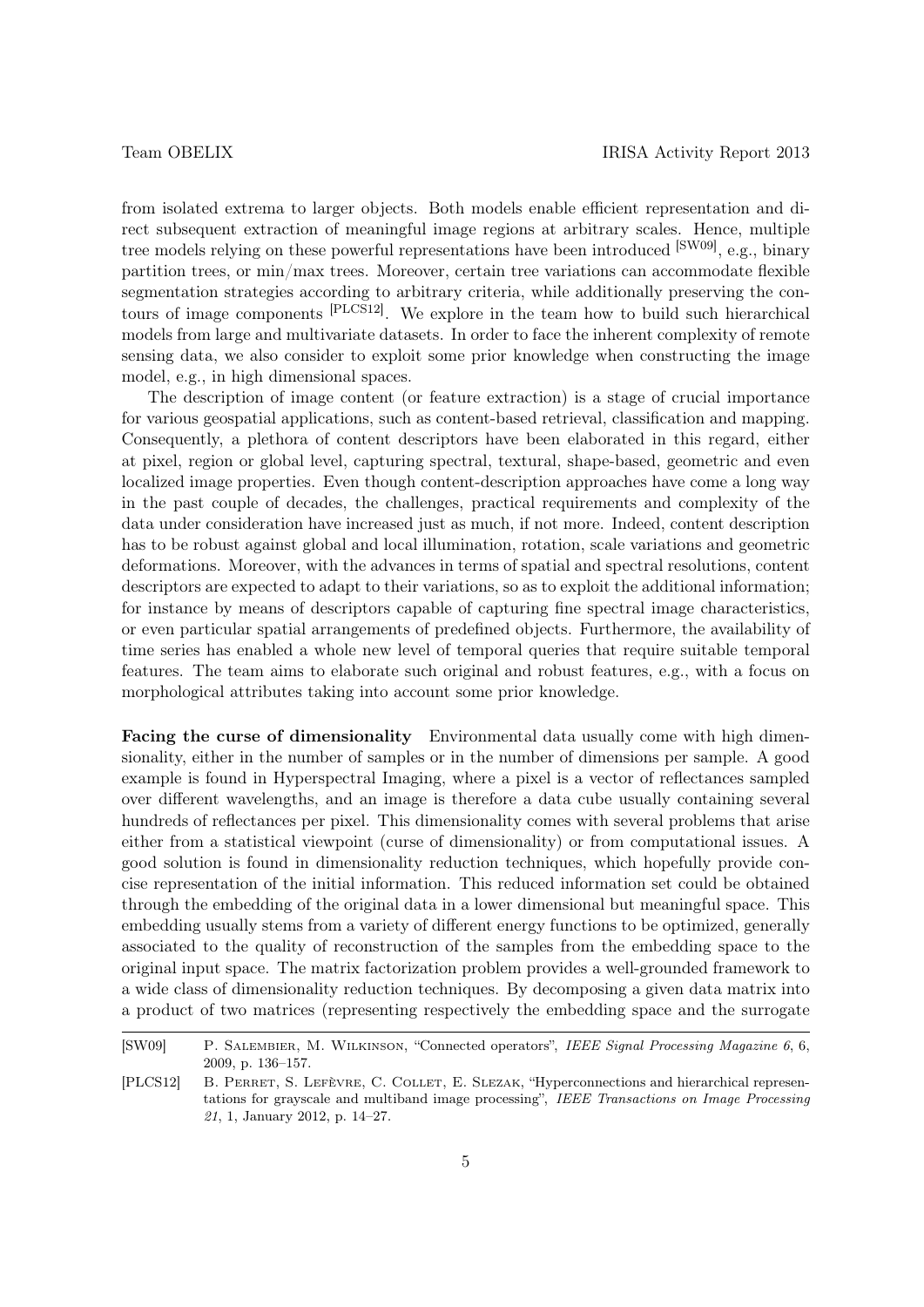representation on the data in this space), one can find the expression of several well known transformations by setting constraints on the embedded space or the decomposition. Hence, the Principal Component Analysis is obtained when an orthogonality constraints is set on the vectors of the embedding space. Setting a positivity constraint on both matrices lead to the well known nonnegative matrix factorization. Adding sparsity constraints on the embedding vectors leads to sparse PCA techniques, while imposing it on the reduced coordinates lead to the sparse coding.

We have started in the team to work extensively on the convex formulation of these problems, since it buries strong relations with the underlying physics of the phenomena: the observed data are then assumed to a be mixture of existing, identified, components. As examples, in the case of hyperspectral data, at a given location, and because of the spatial resolution of the captor and scattering effects, the value contained in one pixel is assumed to be a combination of several spectra that describe the reflectance of a "pure" material (e.g., soil, water, asphalt, etc.). Those materials are said to be endmembers. The problem of unmixing [BDPD+12] those data amounts to find which of those endmembers are present in the pixel spectrum, and in which proportion (abundance). This constitutes a difficult ill-posed inverse problem for which no closed-form solutions are available, but where matrix factorization techniques provide appealing solutions (e.g. sparsity constraints or convexity constraints). We also plan to use those kind of technique for the analysis and unmixing of time series representing land covers.

Also, the dimensionality problems can be solved to some extent by subsampling the original dataset, and providing this way a subset of the data which contains most of the relevant information. As a matter of fact, this subsampling problem buries a lot of resemblances with the matrix factorization problem, since they both try to identify low ranks approximations of the original data matrix. In the literature, this sub-sampling problem is also referred to as precise definition or, as coarse graining. Several criteria can be defined to evaluate the quality of this approximation: Minimization of the eigenvector distortion, label propagation, spectrum perturbation, maximization of the data coverage and diversity, etc. Sometimes, these methods make the assumption that the dataset lives onto a smooth manifold, the structure of which should be preserved through the sub-sampling process. Among others, it is possible to characterize the manifold thanks to the Laplace-Beltrami operator, which is a generalization of the Laplace operator to Riemannian manifolds. In [CL06], the Laplace-Beltrami operator is shown to be fairly well approximated by the Gaussian kernel, exhibiting a strong link between the manifold study and kernel methods in machine learning (with RBF kernels) from which the team has designed a new manifold learning algorithm [CBJ11]. Furthermore, the team is studying the manifold in the input space, or its image in the feature space induced by a kernel,

<sup>[</sup>BDPD<sup>+</sup>12] J. M. Bioucas-Dias, A. Plaza, N. Dobigeon, M. Parente, Q. Du, P. Gader, J. Chanussot, "Hyperspectral unmixing overview: Geometrical, statistical, and sparse regression-based approaches", Selected Topics in Applied Earth Obs. & Remote Sensing, IEEE J. 5, 2, 2012, p. 354–379.

<sup>[</sup>CL06] R. Coifman, S. Lafon, "Diffusion maps", Applied and Comput. Harmonic Anal. 21, 1, 2006, p. 5–30.

<sup>[</sup>CBJ11] N. COURTY, T. BURGER, L. JOHANN, "PerTurbo: a new classification algorithm based on the spectrum perturbations of the Laplace-Beltrami operator", in: ECML/PKDD, 1, p. 359–374, 2011.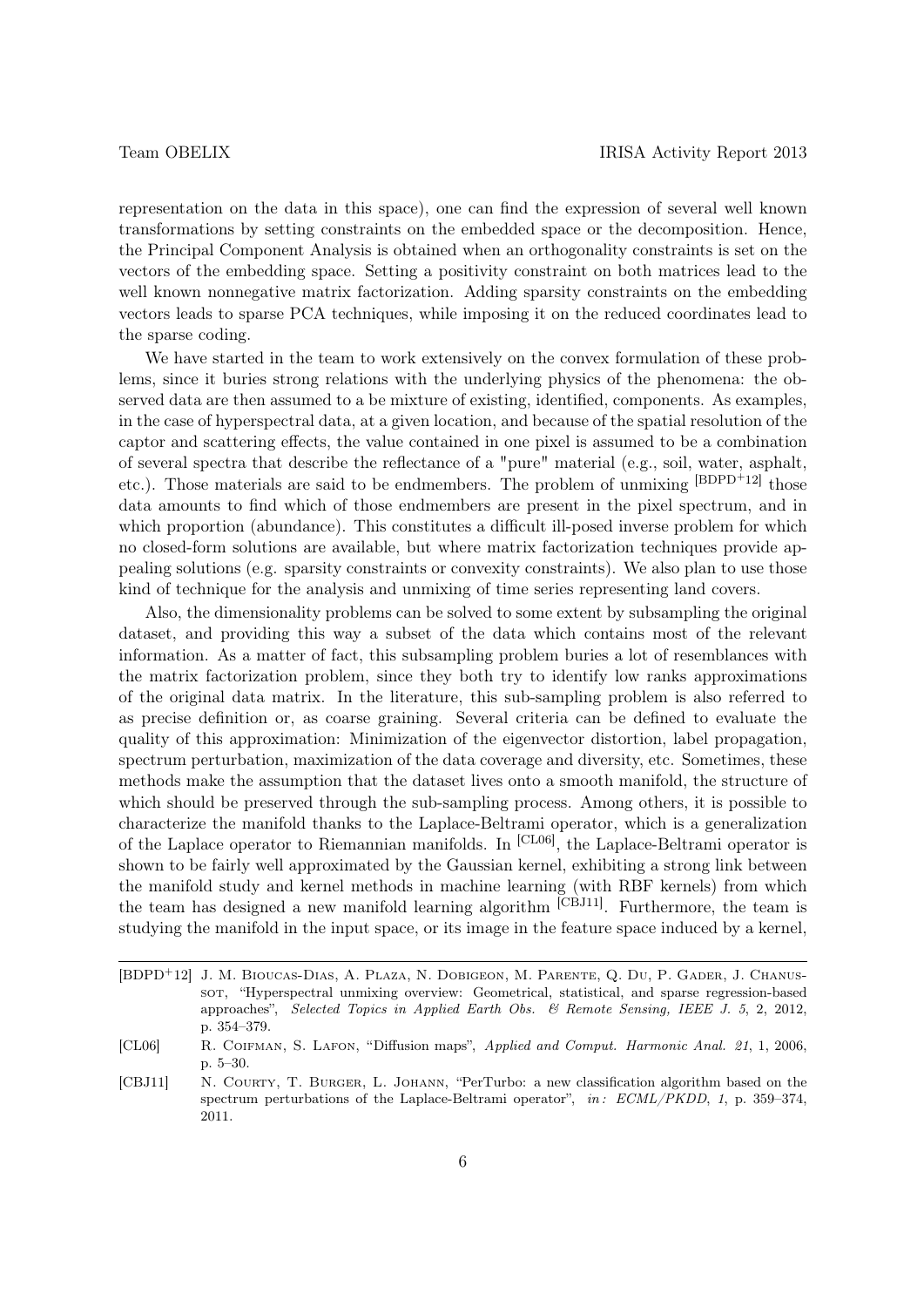and is further exploring the problem of low rank approximations with dedicated and scalable kernel methods.

Adapting distributions and correcting data shifts Domain adaptation problems occur naturally in many applications of machine learning to real-world datasets [QCSSL09]. In remote sensing image analysis this problem arises frequently, since the acquisition conditions of the images (cloud cover, acquisition angle, seasonal variations) are most often different. As a consequence, even if the images contain the same type of objects, the observed data distribution undergoes a d-dimensional and often nonlinear spectral distortion, i.e. a distortion that is local, class-specific and that impacts differently each region of the electromagnetic spectrum.

One way to solve this problem is to perform an adaptation between the two d-dimensional image domains, in order to achieve a relative compensation of the shift by matching the data clouds to each other. Provided that the data are expressed as graphs and embed a topological structure, this problem can be seen as a graph matching problem and has been tackled as such in hyperspectral remote sensing.

Dealing with time series and dynamic patterns With the growing temporal resolution of remote sensors come new challenges including knowledge extraction from these large temporal datasets. New methods should then be designed so as to better understand dynamics of the observed phenomenons. One possible application is the monitoring of agricultural plots from series of remote sensing images. Here, data are available and their temporal resolution is such that a fine-grained analysis of farming behaviors can be performed.

Time-sensitive metrics (such as Dynamic Time Warping, DTW) have shown great impact on many time series retrieval tasks. We intend to investigate the use of such metrics at the core of machine learning and/or indexing algorithms. This implies to tackle two main (and related) issues.

First, many of these algorithms rely on the assumption that similarity between objects can be measured using distances, or metrics that are distances in some (possibly unknown) spaces (this is the case of kernel functions), which is not the case for standard time-sensitive metrics. This has several implications on the use of time-sensitive metrics for machine learning. Some algorithms (e.g. k-means) make intensive use of barycenter computations: when using DTWlike metrics, new methods to approximate these as best should be introduced [PKG11]. Other algorithms, in the context of indexing, rely on triangular inequality to prune out the search space at query time. When such inequality does not hold, new pruning methods should be designed so as to perform efficient queries.

Second, most machine learning algorithms make intensive use of distance computations, which can be affordable if the considered distance is fast to compute but becomes a strong limitation when using DTW-like metrics. In order to deal with this issue, fast yet approximate

<sup>[</sup>QCSSL09] J. Quiñonero-Candela, M. Sugiyama, A. Schwaighofer, N. D. Lawrence, Dataset shift in machine learning, Neural information processing series, MIT Press, Cambridge, MA, 2009.

<sup>[</sup>PKG11] F. PETITJEAN, A. KETTERLIN, P. GANÇARSKI, "A global averaging method for dynamic time warping, with applications to clustering", Pattern Recognition 44, 3, 2011, p. 678-693.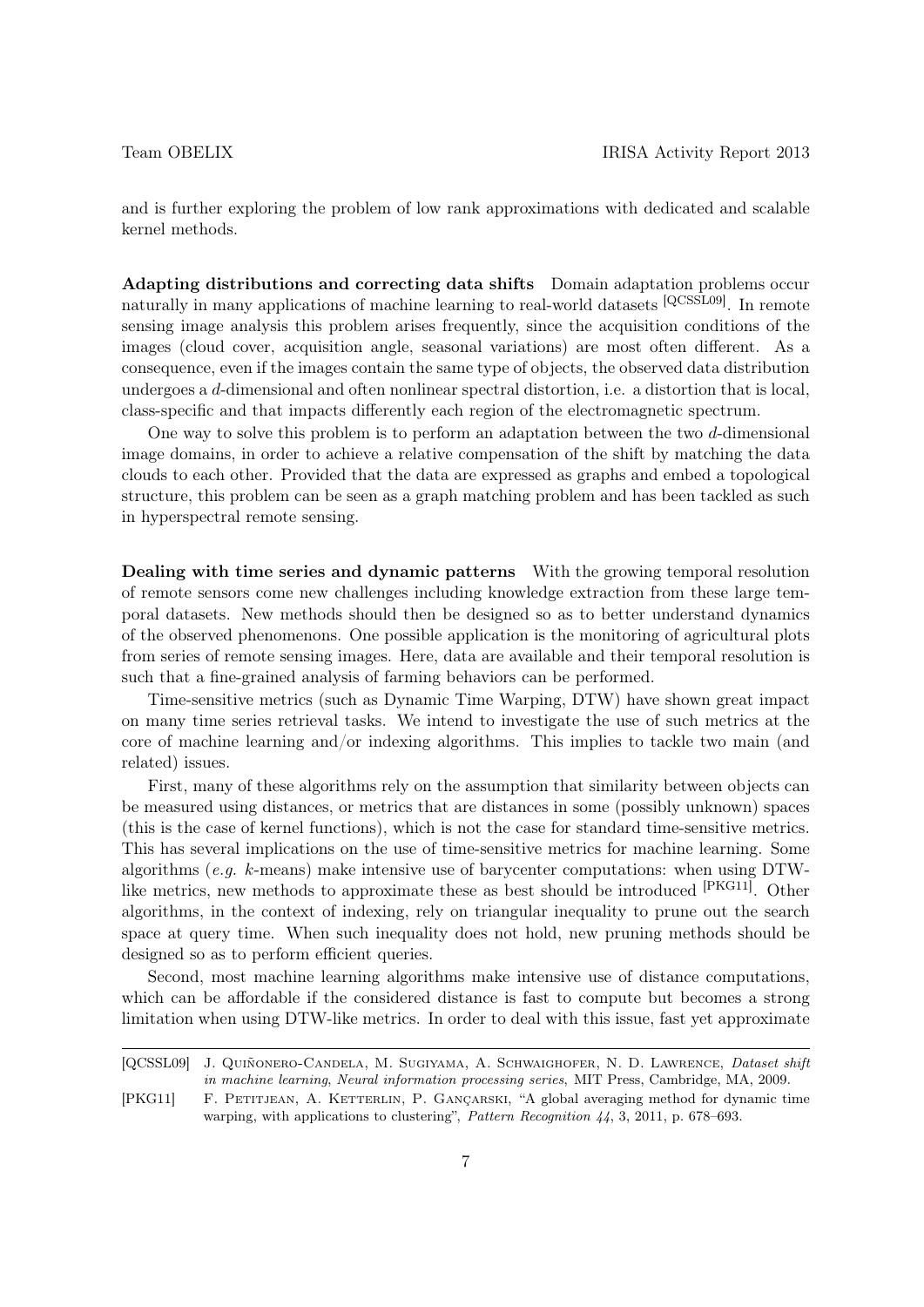computation of such distances could be used at the core of machine learning algorithms so as to trade accuracy for efficiency.

### 3.2 Incorporating prior knowledge and models

To deal with the intrinsic complexity of images, environment observation can most often benefit from supplementary information (additional measurements, expert knowledge, physical models). Incorporating such information when processing environmental data is thus highly expected. We will address this issue in four different ways: i) data assimilation when dealing with physical models; ii) data fusion and dimensionality reduction when dealing with additional measurements, iii) active learning for interactions with expert knowledge and iv) supervision in the early steps of computer vision (e.g., feature extraction, image segmentation and representation, etc.). The two first points are discussed below whereas the third one is presented in the next section. Let us recall that the last point has been addressed in the previous section.

Coupling data and models In general many physical models exist to describe an environmental system. However, such models are rarely compatible with data analysis tools (e.g., models are non-linear and thus do not fit the classic assumptions in computer vision) and it is therefore of prime importance to design alternative strategies able to accurately mix the recent physical models with variables derived from images. Mixing data and models is commonly known as the data assimilation problem that has largely been studied in the geosciences community. However some specific difficulties due to the intrinsic nature of images (high dimension, 2D/3D projections, indirect observations, etc.) require the design of adapted methodologies.

From a thematic point of view, we will focus on two main applications: the recovery of small-scale velocity fields and the estimation of bio-physical parameters. Although these two aspects seem to be disconnected, they are of prime importance for us since: (i) they require the use of complementary data (low spatial resolution satellite with high temporal rate for wind fields and conversely, high and very high spatial resolution for biophysical parameters with low temporal rate); (ii) associated models are of different nature; we will thus explore a large panel of solutions; and (iii) as longer-term goal, we plan to use complex models of climate/land cover interactions that require the knowledge of both biophysical variables and local winds (as pollutant dispersion or landscape evolution models).

From a methodological point of view, variational data assimilation and stochastic filtering techniques will be explored. Indeed, promising results have been obtained very recently through approaches relying on optimal control theory and data assimilation. The techniques proposed melt an imperfect modeling (based on Partial Differential Equations) of the physical process and an observation operator, leading to adequate optimal tools for consistent combination of model and observations. In this context the variational approach (3D-4D var) is a popular methodology. For turbulent 2D flows, curve and front tracking or data reconstruction from images, this enabled the recovering of the whole scale range of the flow. However as already mentioned, it has been observed that errors still remain on the fine scale structures. Yet, they are of prime importance in many applications related to climate and land-cover interactions as urban pollution understanding.To deal with fine scales, we will rely on our first works that consist in performing a multi-scale estimation by exploiting the framework of data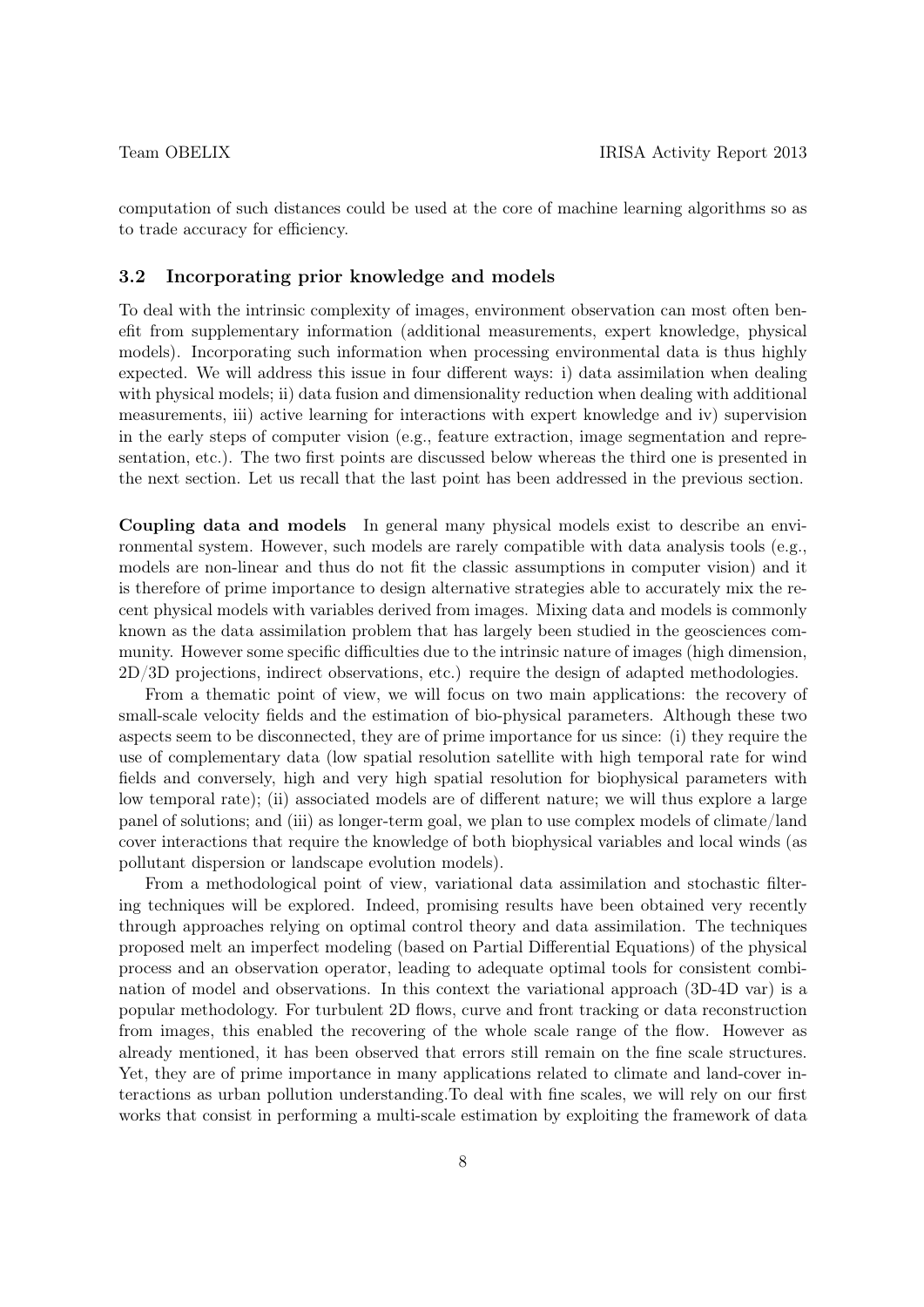assimilation where the usual temporal variable is now an artificial time between scales and the models are based on downscaling laws issued from fluid mechanics. We will rely on various observation operators: image-based ones and direct observations (issued from local sensors at lower altitudes) in order to estimate, in a single scheme, the velocities at various layers of the atmosphere by keeping the physical interactions between these layers. To that end, a large variety of physical models of scale interactions will be explored. These models are mainly developed in the Turbulence Laboratory of Tsinghua University (Beijing, China) with which we have many links and projects. The design of adapted image-based observation operators (link between the image luminance and the fine scale velocities) and the adaptation of existing physical models to this specific problem will be the key axes of researches.

When dealing with land cover studies, main parameters to be extract from remotely sensed data are: kind of land cover (built areas, water, roads or vegetation), surface roughness, temperature, moisture and the LAI (Leaf Area Index, related to the vegetation). In practice all parameters of interest can already be estimated from images. Let us however mention that in specific environments (urban, highly intensive agricultural landscapes), the estimation of the temperature is delicate since many interactions between land cover and temperature occur. We will thus build upon some previous work from OSUR <sup>[FDQ12]</sup> to design precise temperature estimation tools in urban environments. The idea is to adapt the existing models of temperature (at regional scales) to the scale of a city by extracting correlations/statistical relations between land cover and temperature. These relations will be computed from sparse representations and manifold learning techniques discussed in previous section. The specific case of bio-physical parameter and in particular LAI estimation will also be managed through stochastic filtering techniques. The underlying physical process of annual growth of leaves is indeed known and this information is at the moment not taken into account in existing and operational estimation tools. It may therefore be of high interest to take this knowledge into consideration. It has indeed two advantages: i) reduction of the noise and interpolation of missing data associated to the low temporal observations and ii) extraction of some hidden parameters related to the calibration of the dynamic models. We have been involved in this direction for the recovery of bio-physical parameters from medium resolution images in collaboration with the CPLANT team of CASIA (Institute of Automation of Chinese Academy of Sciences) which develops since more than 30 year a well known plant growth model (named GreenLab). Within the OBELIX team, we plan extend our first works and move from medium resolution to very high resolution data. As the GreenLab model requires many calibration parameters and is highly non linear, we will rely both on reduction techniques (to learn some parameters on known data sets) and particle-smoothing approaches which are more adapted to the manipulation of complex models than the variational data assimilation (in particular they do not require adjoint models which are tricky to design with GreenLab).

Combining various sources of information Since complementary observations are available for analyzing land cover parameters or winds (a wide range of remote sensing data, a set of on site measurements, hemispherical photographs, surveys), a specific care should be done

[FDQ12] X. Foissard, V. Dubreuil, H. Quenol, "Spatialization of urban heat island by multi regression in Rennes, France", in : 8th International Conference on Urban Climate, 2, Dublin, Ireland, 2012.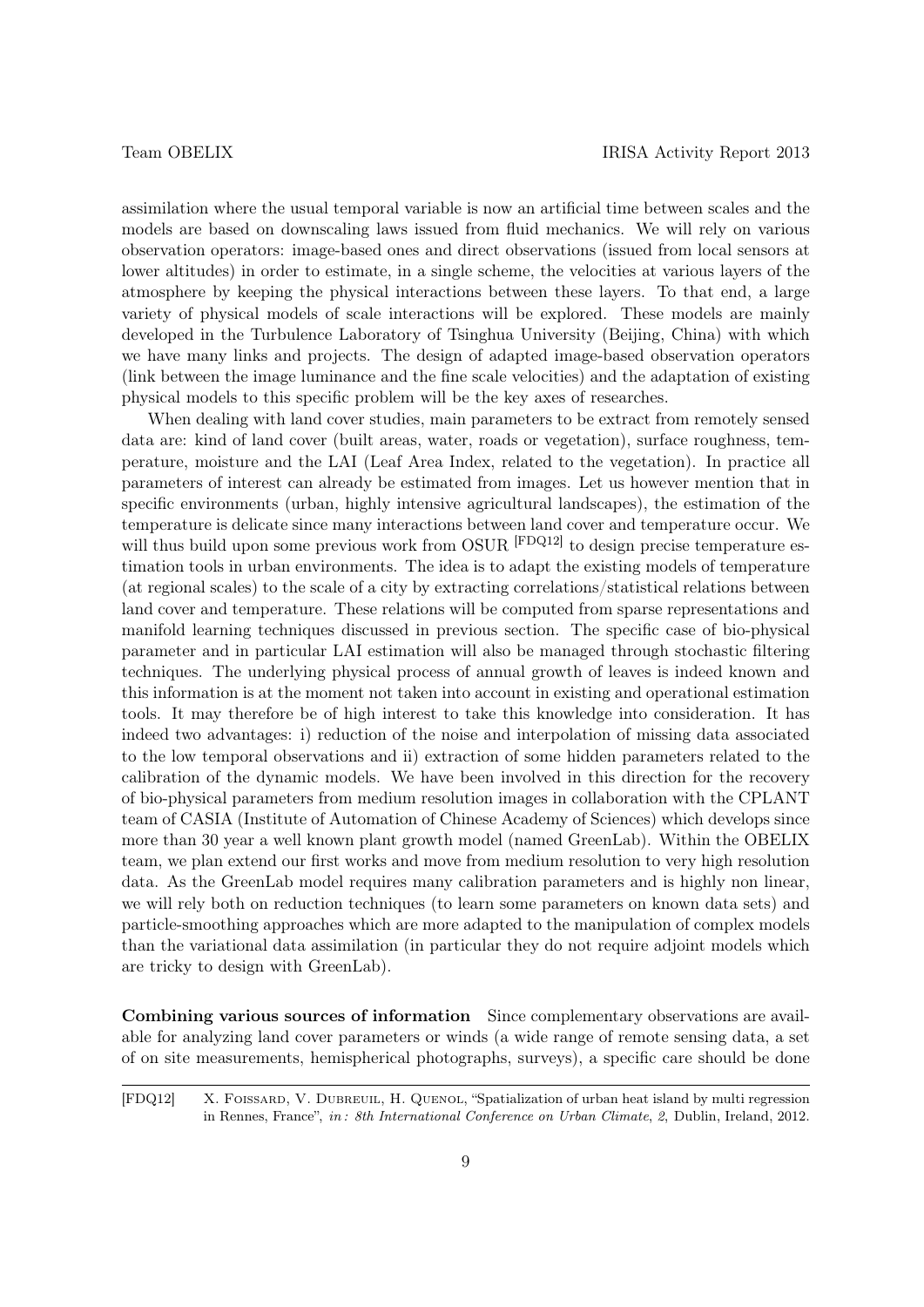regarding the combination of these data: even if mixing various sources can generally improve the quality of the estimation, an improper handling of this wealth of information is sometimes likely to introduce more noise and uncertainty in the measurement than expected precision. Combining this information is a crucial step since extracting values with a minimum of noise is the key point for analyzing and understanding the land covers. An accurate management and homogenization of this mass of information is then essential in order to extract usable time series. In particular, reducing the uncertainty is the fundamental issue when observations have variable degrees of confidence. Here we will explore the theory of evidence that is particularly suited to decision making by management of uncertainty <sup>[Sha76]</sup>. We recently explored this aspect to combine observations in order to detect edges in satellite images, to detect changes in remote sensing data from past and present or to evaluate the influence of climatic parameters on the land. Recently, several theoretical extensions have been proposed in order to properly handle sources of data potentially paradoxical, subjective or symbolic <sup>[DS06]</sup> or to apprehend correlated sources [Den99]. We will explore such solutions that are perfectly suited to the variety of data we have to deal with.

# 3.3 Putting the user in the loop

Since most of the results of the methodological developments of the team will be aimed towards nonspecialists of computer science (computer vision and image processing, machine learning and data mining), a particular focus will be given to their understanding by the end-user. The objectives are both to facilitate their interactions with the tools, and provide easy ways to understand the results of the different algorithms. We refer to the first category as "active processing", where the user is supposed to interact with the algorithm to achieve a better result, and to the second one as "visual analytics", since the visualization of the algorithm results is meant to provide a thorough understanding of the observed phenomenon.

Active processing Analysis and understanding of EO images is usually performed in a supervised mode, where the expert is able to provide a representative learning dataset. The latter usually contains a sufficient information about the underlying distributions, which is usually not true, mostly because the labelling activity is time consuming (and also prone to errors), and also because only few criteria can be designed to assess the completeness of descriptions. As a matter of fact, increasing the learning set size can be efficiently done if the learning algorithm is endowed with auto-analysis properties, and is capable of determining which is the best information to add to the system (which samples should be labelled to gain accuracy in the class models, or in the boundaries between the classes). It then ask the user to label this data (or a subset of the data). Yet, this problem of active learning has been well studied in the previous decades, and has also been completed by recent advances in the context of semi-supervised learning, which assumes that also the unlabelled samples can be used for

<sup>[</sup>Sha76] G. Shafer, Mathematical Theory of Evidence, Princeton University Press, 1976.

<sup>[</sup>DS06] J. Dezert, F. Smarandache, "Introduction to the Fusion of Quantitative and Qualitative Beliefs", Information and Security 20, 2006, p. 9–49.

<sup>[</sup>Den99] T. DENOEUX, "Reasoning with imprecise belief structures", Int. J. Approx. Reasoning 20, 1, 1999, p. 79–111.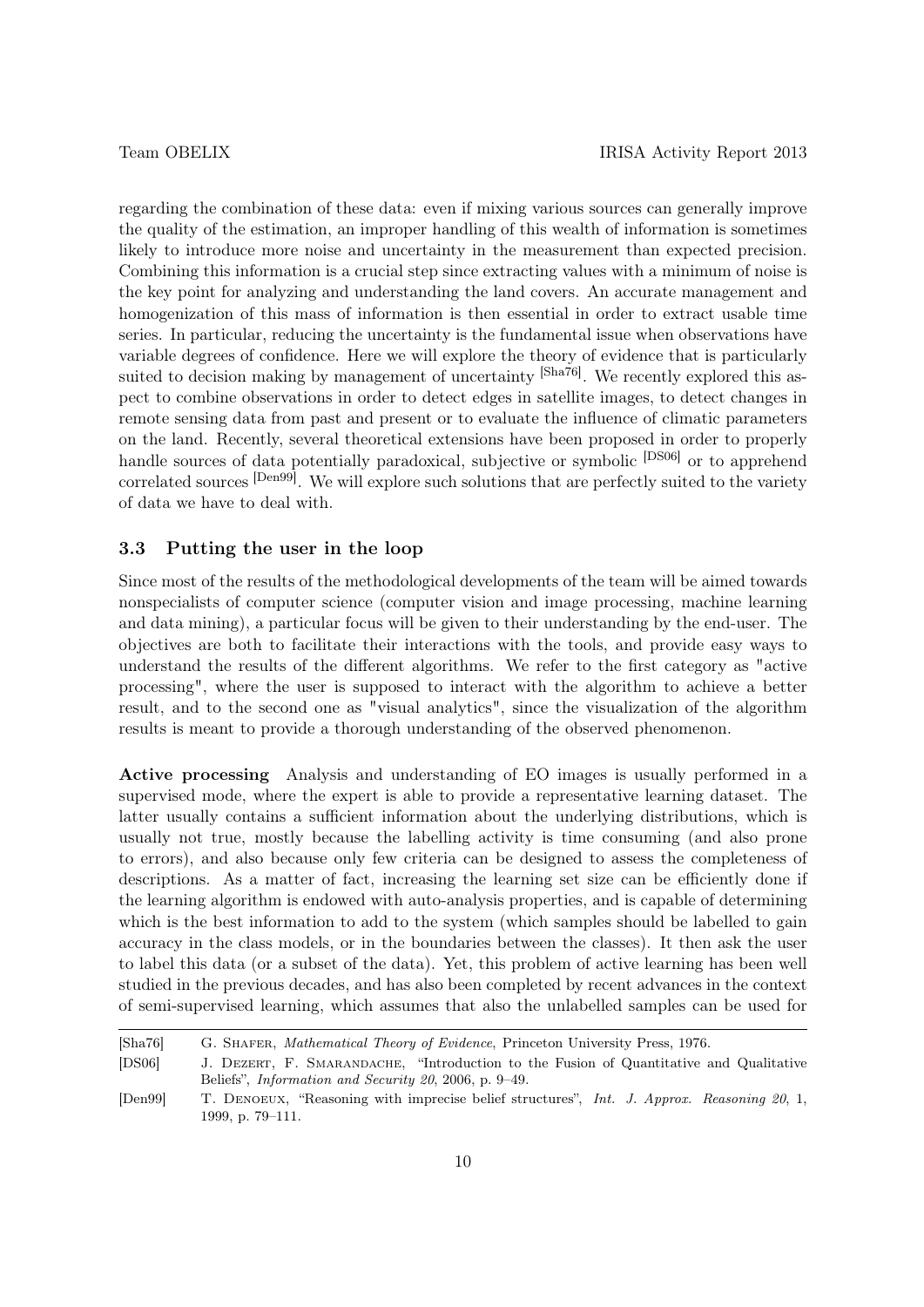learning class models or driving feature extraction. We propose nethertheless to work on this type of active learning strategies, either by designing new strategies to determine the missing pieces of the learning (such as the one developed in the Perturbo framework or by integrating prior knowledges from physical models or simulation methods in the active strategy. Here, the learning set is enhanced by samples that are not collected from real data, but automatically produced by a simulation model. This kind of bootstrapping by synthetic data has recently been shown to work successfully in the context of crowd video analysis, and we foresee to extend these concepts to environmental data.

Following the objectives of the team to develop supervised feature extraction and supervised image representation and segmentation, we also consider involving the expert in the earlier steps of computer vision through the active paradigm. Indeed, the team will build upon its expertise on efficient algorithms for image representation and segmentation to propose interactive segmentation and analysis schemes that will let the user to explore its datasets in real-time. Image representations and segmentations will be produced in real-time by tacking into account user feedback, leading to a specific view of the data that fits user needs.

Visual Analytics The multimodal observation of the environment through a variety of sensors, as well as simulation models running at fine scales, contribute to produce a large amount of information, which complexity cannot be handled directly by the user. For this information to be processed directly by a human operator, new paradigms of representations are to be explored. Those paradigms usually involve the visual system, which demonstrates in our day to day life capacities which computer scientists fail to reproduce with computers. Turning an information in a some visual clues or easy-to-apprehend chart is in itself a challenging task. Environmental data, that are in essence spatialized and temporal, can however be easily mapped on animated geocentric earth representations. It remains nonetheless that complex data will lead complex representations, that require one to pre-analyze the data before its visualization, either for computational issues, or either to extract the meaningful information inside.

The team intends to first specialize some methodologies to achieve this goal (e.g., explain some unobserved data by a combination of known data, as can be done with matrix factorization techniques), before considering visualization methods. This last point belongs to the category of visual analytics and can be considered as a crucial step to help decision makers exploit rapidly scientific advances. those aspects constitute some middle-term objectives for the development of the team. To ensure dissemination among the scientific communities, the team aims to follow open-source initiatives and to deliver a series of tools dedicated to the end-user appropriation of results.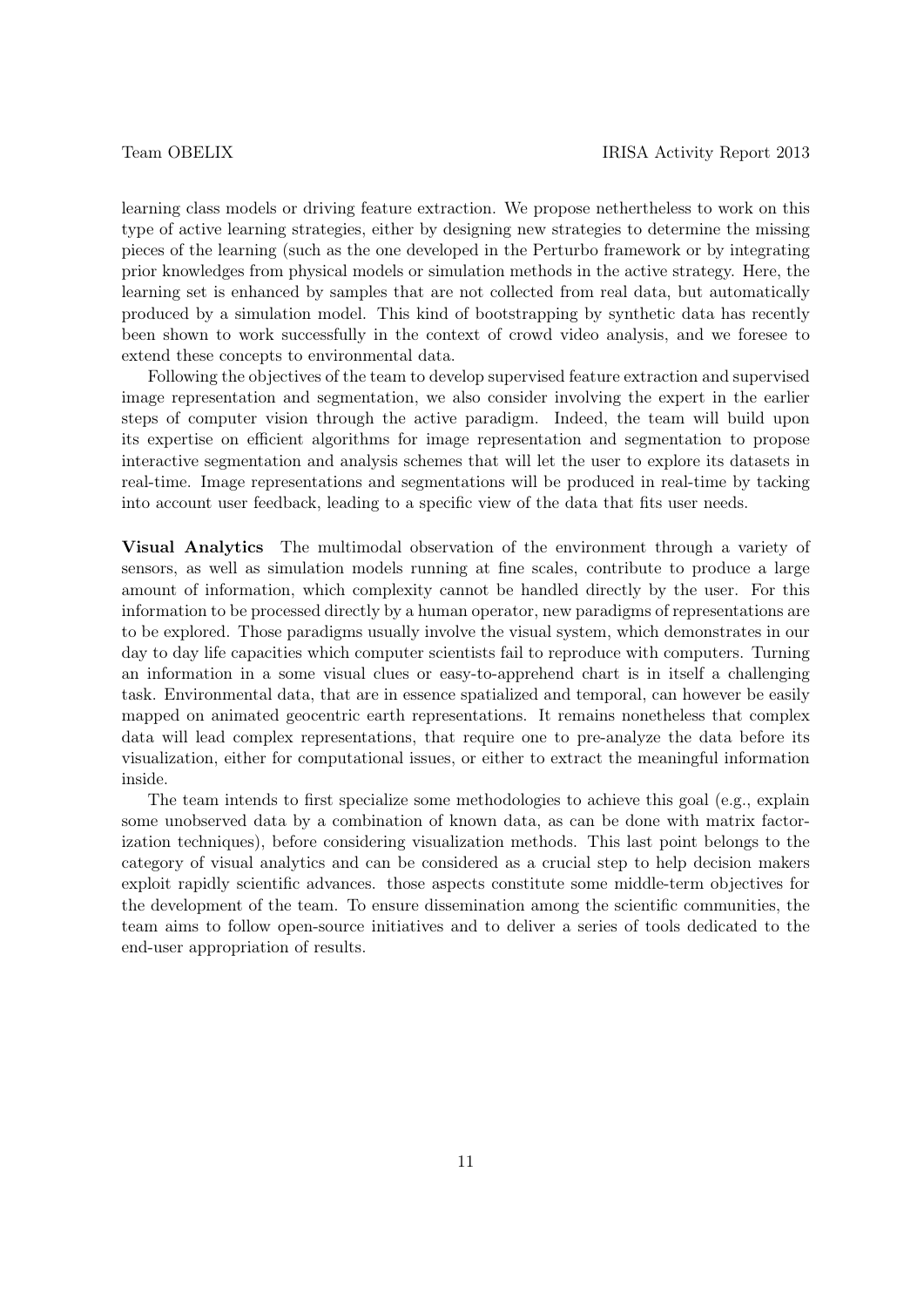# 4 New Results

# 4.1 Morphological image analysis

Participants: Sébastien Lefèvre, Luc Courtrai, Nicolas Courty.

Mathematical Morphology is a rich framework for image processing. It consists in nonlinear operators that take into account the spatial information contained in the image. While most of these operators have been defined on binary and grayscale images, their extension to color and other multivariate (e.g., multispectral) data is not straightforward. We have contributed to the general knowledge in the field through a dedicated book chapter [\[3\]](#page-18-0) related to morphological image analysis in polar color spaces. Furthermore, we have more specifically addressed the problems related to the definition of color quasi-flat zones (e.g. connected components that aggregate similar pixels) by introducing a new color-rank based algorithm published in ISMM 2013 [\[14\]](#page-19-0) able to deal with both local and global constraints when building the image partition into quasi-flat zones. Besides, we have proposed a new filtering technique published in the Journal of Visual Communication and Image Representation [\[12\]](#page-18-1) to decrease the number of quasi-flat zones (or the number of regions produced by this segmentation tool) to offer a partition compliant with further analysis.

### 4.2 Hierarchical image analysis

Participants: Sébastien Lefèvre, François Merciol, Laetitia Chapel, Petra Bosilj.

Hierarchical representations provide a powerful way to model, analyze and process images and other visual data (e.g. videos). For large datasets such as satellite images, constructing a tree-based representation of an image is usually a costly step. The team has introduced new parallel strategies for efficient  $\alpha$ -tree computation published in ISMM 2013 [\[22\]](#page-19-1). Such schemes result from a 3 months stay of Jiri Havel (PhD student from University of Technology of Brno) in 2012. Besides, the team has proposed to compute the  $\alpha$ -tree using ancillary data that are often available when processing hyperspectral images [\[25\]](#page-19-2). The resulting tree is better fitting the content of the image, and as such lead to more relevant image features and subsequent land cover classification.

Beyond tree computation, tree simplification/reformatting is also necessary to ensure the tree representation to be compliant with further indexing/retrieval processes. This issue has been addressed by Petra Bosilj [\[16\]](#page-19-3) in the context of her PhD on tree-based image indexing and retrieval (in collaboration with TEXMEX team). A related study on machine learning with trees has been initiated with the PhD of Yanwei Cui.

### 4.3 Crowd Analysis and Control

Participants: Pierre Allain, Nicolas Courty, Thomas Corpetti.

Particle control Through the PhD of Pierre Allain (defended in January 2012), we have proposed new control schemes for crowds and more generally swarms of interacting particles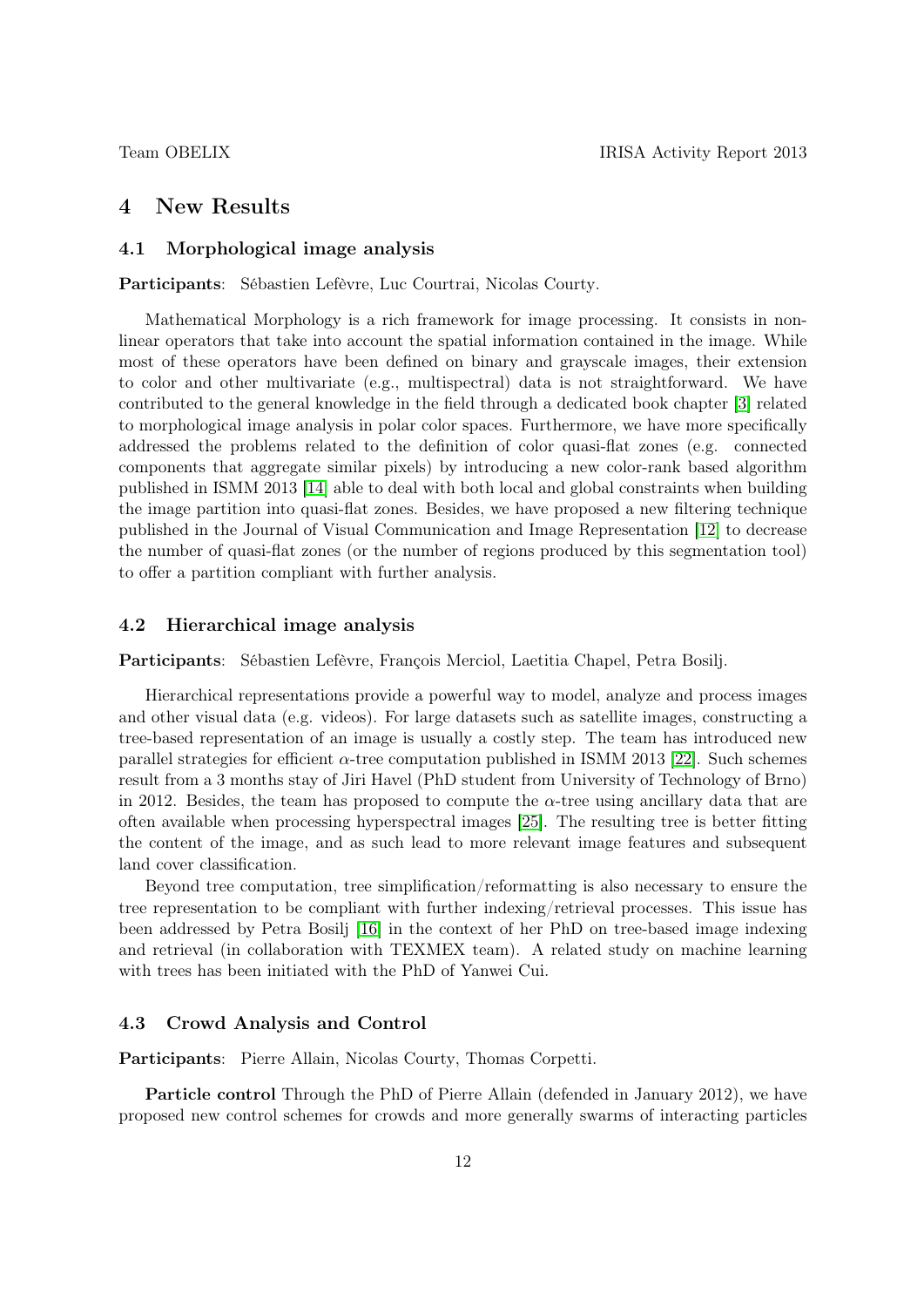based on variational assimilation principles. Indeed, controlling several and possibly independent moving agents in order to reach global goals is a tedious task that has applications in many engineering fields such as robotics or computer animation. Together, the different agents form a whole called swarm, which may display interesting collective behaviors. When the agents are driven by their own dynamics, controlling this swarm is known as the particle swarm control problem. In that context, several strategies, based on the control of individuals using simple rules, exist. This work defends a new and original method based on a centralized approach. More precisely, we propose a framework to control several particles with constraints either expressed on a per-particle basis, or expressed as a function of their environment [\[2\]](#page-18-2)

Synthetic datasets and learning from it We showcased a simulation-based crowd video dataset (AGORASET) to be used for evaluation of low-level video crowd analysis methods, such as tracking or segmentation. Most of the time, an exact ground truth associated to real videos is difficult and time-consuming to produce, prone to errors, and these difficulties rise exponentially with the apparent density of the crowd in the image. This dataset was also used to conduct machine learning tasks. hence we investigated the use of synthetic 3D scenes to generate ground truth of pedestrian segmentation in 2D crowd video data. Manual segmentation of objects in videos is indeed one of the most time-consuming type of assisted labeling. A big gap in computer vision research can not be filled due to this lack of temporally dense and precise segmentation ground truth on large video samples. Such data is indeed essential to introduce machine learning techniques for automatic pedestrian segmentation, as well as many other application involving occluded people. We present a new dataset of 1.8 millions pedestrian silhouettes presenting human-to-human occlusion patterns likely to be seen in real crowd video data. To our knowledge, it was the first publicly available large dataset of pedestrian in crowd silhouettes. [\[19\]](#page-19-4).

# 4.4 Manifold learning

Participants: Nicolas Courty, Laetitia Chapel, Sébastien Lefèvre.

Subsampling manifolds.In the Hilbert space reproducing the Gaussian kernel, projected data points are located on an hypersphere. Following some recent works on geodesic analysis on that particular manifold, we propose a method which purpose is to select a subset of input data by sampling the corresponding hypersphere. The selected data should represent correctly the input data, while also maximizing the diversity. We show how these two opposite objectives can be characterized in terms of Karcher variance optimization. this work has led to a publication in the Geometry of Information Science international conference [\[18\]](#page-19-5). This work was done in collaboration with Thomas Burger.

### 4.5 Coupling data and models

Participants: Thomas Corpetti, Pascal Zille, Gong Xing.

Ensemble filters for motion estimation. We have proposed a novel multi-scale fluid flow data assimilation approach, which integrates and complements the advantages of a Bayesian sequential assimilation technique, the Weighted Ensemble Kalman filter (WEnKF).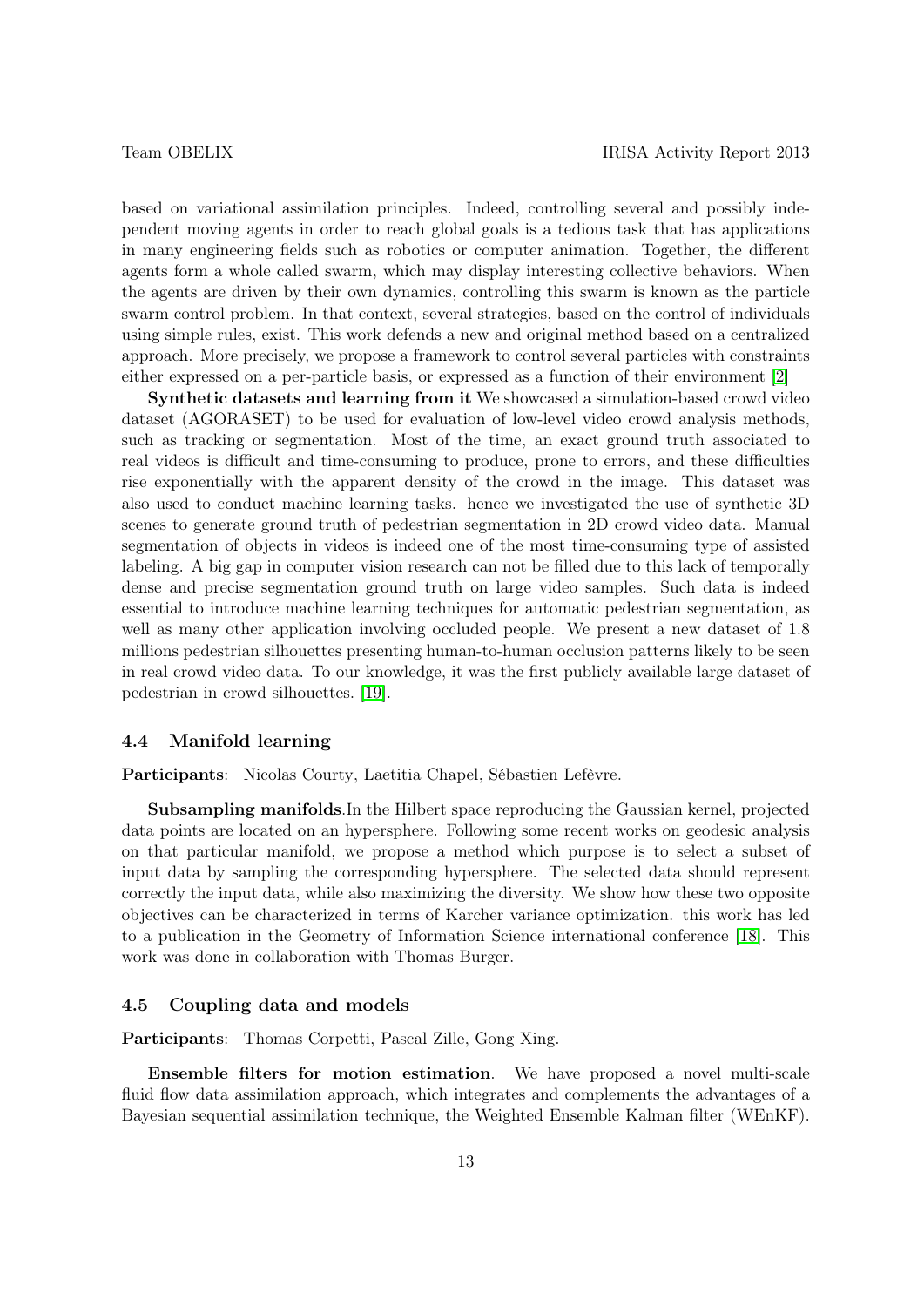The data assimilation proposed in this work incorporates measurement brought by an efficient multiscale stochastic formulation of the well-know Lucas-Kanade (LK) estimator. This has the great advantage to provide the uncertainties associated to the motion measurements at different scales. The proposed assimilation scheme benefits from this multiscale uncertainty information and enables to enforce a physically plausible dynamical consistency of the estimated motion fields along the image sequence. This work, done in collaboration with the FLUMINANCE team of INRIA Rennes, has been published in [\[8\]](#page-18-3).

### 4.6 Change detection and time series analysis

Participants: Thomas Corpetti, Nicolas Courty, Romain Tavenard, Pauline Dusseux, Gong Xing.

Automatic scale analysis in unsupervised change detection. Many problems related to change detection in remote sensing require to compute image features on local windows. Such features usually combine in each pixel locations spectral values (luminance) associated with some spatial properties, such as texture features or more advanced local relationships between pixels. Therefore, as far as local windows are considered, the optimal size selection is a key point for the performance of the algorithm. We have tackle this issue by proposing an original mean to estimate the size of local windows at each pixel. It uses a stochastic representation of the image grid. By combining some rules of stochastic calculus, we redefine image features functions on specific image grids where the changed areas are modeled. This enables to extract in each location the optimal size on which image feature function should be consistent. This work has been published in IEEE Journal of Selected Topics in Applied Earth Observations and Remote Sensing [\[9\]](#page-18-4).

Urban change detection. In collaboration with Chinese Academy of Sciences, we have work on the analysis of morphological changes in the old cities of Beijing and Shanghai (transformation from old chinese architecture to new buildings are green areas) from 1969 to 2010. To that end, we have used series of various (15 for Beijing, 17 for Shanghai) Landsat TM and Landsat ETM + images on which we have estimated some feature parameters. The resulting time series are noisy and not directly comparable due to the various conditions of acquisition of images (shooting angles, sun lightning, . . . ). We have proposed specific post-processing data in order to authorize only one king of change during the whole period. In addition, in collaboration with urban specialists, the observed changes have been analyzed and compared with urban development policy. This has been published in [\[13\]](#page-18-5) and is in submission in IEEE Journal of Selected Topics in Applied Earth Observations and Remote Sensing.

In collaboration with the SIRS company<sup>[1](#page-13-0)</sup>, we have designed an operational tool able to analyse change in urban environment in the entire Europe. To this end, we relied on ESA (European Spatial Agency) Data WareHouse which provides a large choice of high resolution images (IRS LISS-3, RapidEye, SPOT-5 and IRS AWiFS time series). However, even if it contains numerous sources, these latter are heterogeneous and particularly complex to process all in one: they have different spectral/spatial resolution and they have been acquired at different time, in different conditions. The originality of the approach relies on (1) a separate

<span id="page-13-0"></span><sup>&</sup>lt;sup>1</sup>Specialist in the production of geographic data from satellite or aerial images,  $http://www.sirs-fr.com/en)$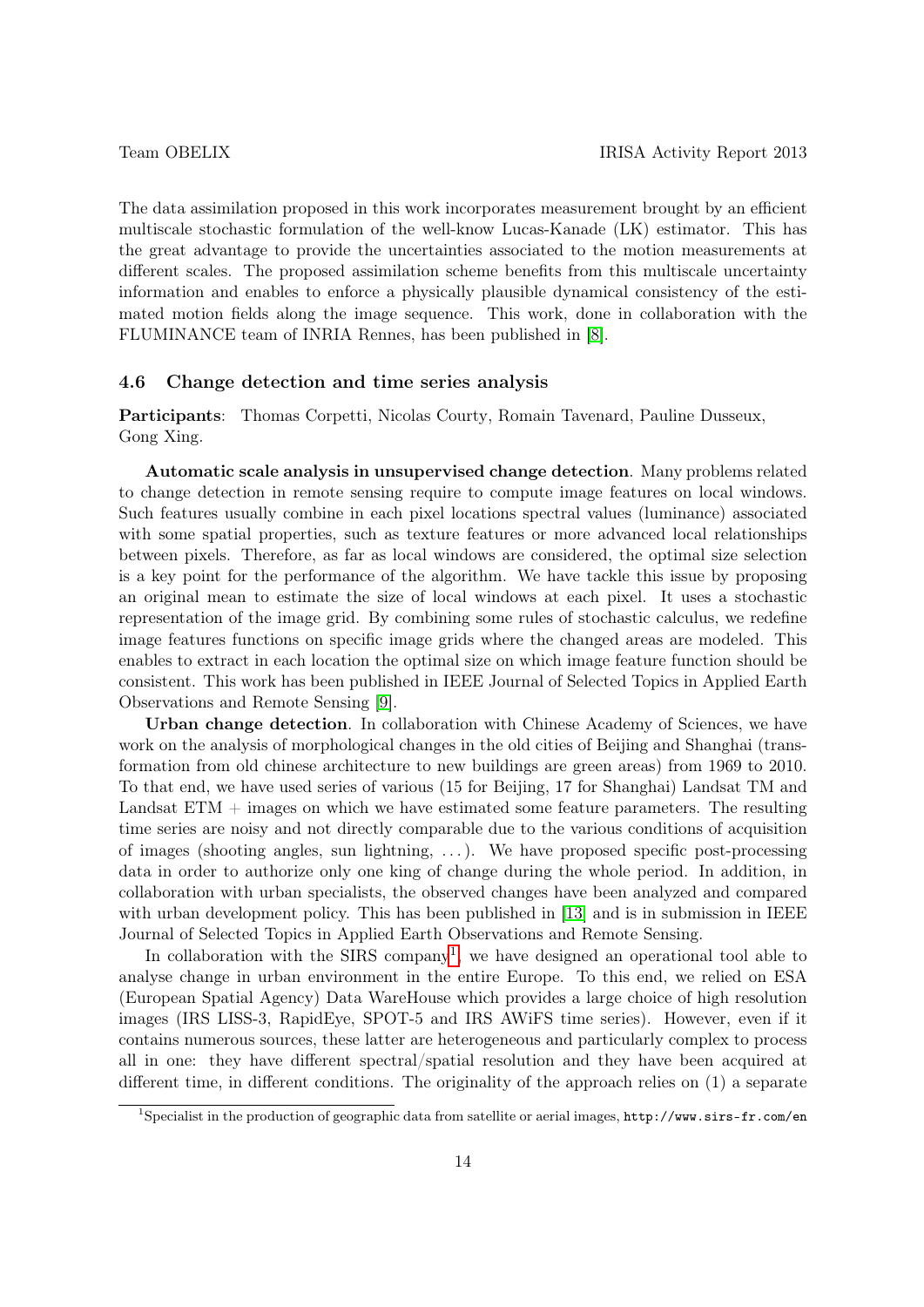image classification and (2) a combination of each classification probabilities using a data fusion technique. The classification step is based on a neural network algorithm and the fusion step is performed with the Dempster-Shafer Theory. The resulting tool is operational and used in SIRS and has been published in [\[23\]](#page-19-6).

# 5 Contracts and Grants with Industry

# 5.1 CNRS, PEPS (2012–2013)

Nicolas Courty acted as coordinator for the Multiscale Crowds project on crowd analysis in videos with multiscale approaches. This project gathers IRISA, IPAL (Singapore) and Thalès (Singapore) with a funding of 16 k $\epsilon$ .

# 5.2 Egide, Cai YuanPei (2012–2014)

Thomas Corpetti acted as coordinator for the Urba-Pol project on urban pollution prediction. This project gathers OSUR and University of Beihang (China) with a funding of  $25 \text{ kg}$ .

# 5.3 ANR, Jeunes Chercheurs (2013–2017)

Sébastien Lefèvre acted as coordinator for the ASTERIX project on spatio-temporal analysis by recognition within complex images for remote sensing of environment. This project gathers IRISA, OSUR, LIVE and IPGS (Strasbourg), DYNAFOR (Toulouse) with a funding of 275 ke.

# 5.4 Labex Comin Labs (2013–2016)

Nicolas Courty and Sébastien Lefèvre contribute to the SENSE project on sparse neural coding and bionic vision system. This project gathers IRISA and Lab-STICC (Lorient & Brest) with a team funding of 105 k $\in$  (global funding: 414 k $\in$ ).

# 5.5 UBS, PPI program (2013–2017)

Sébastien Lefèvre and Luc Courtrai contribute to the Littoralg project on coastal monitoring and seaweed valorisation. This project gathers several labs from UBS (IRISA, GMGL, LBCM, Geoarchitecture, IREA, CRPCC) with a team funding of 48 k $\in$  (global funding: 297 k $\in$ ).

# 5.6 ACT-TER Chair (2013–2014)

Public/private partnership aiming to foster new models of knowledge extraction for local policies and stakeholders. A contract of 25  $k \in \mathbb{R}$  has been signed to develop an information and knowledge exchange platform supporting public decision making, by sharing heterogeneous data (text, images, statistics) in various domains (public organisations as well as private operators).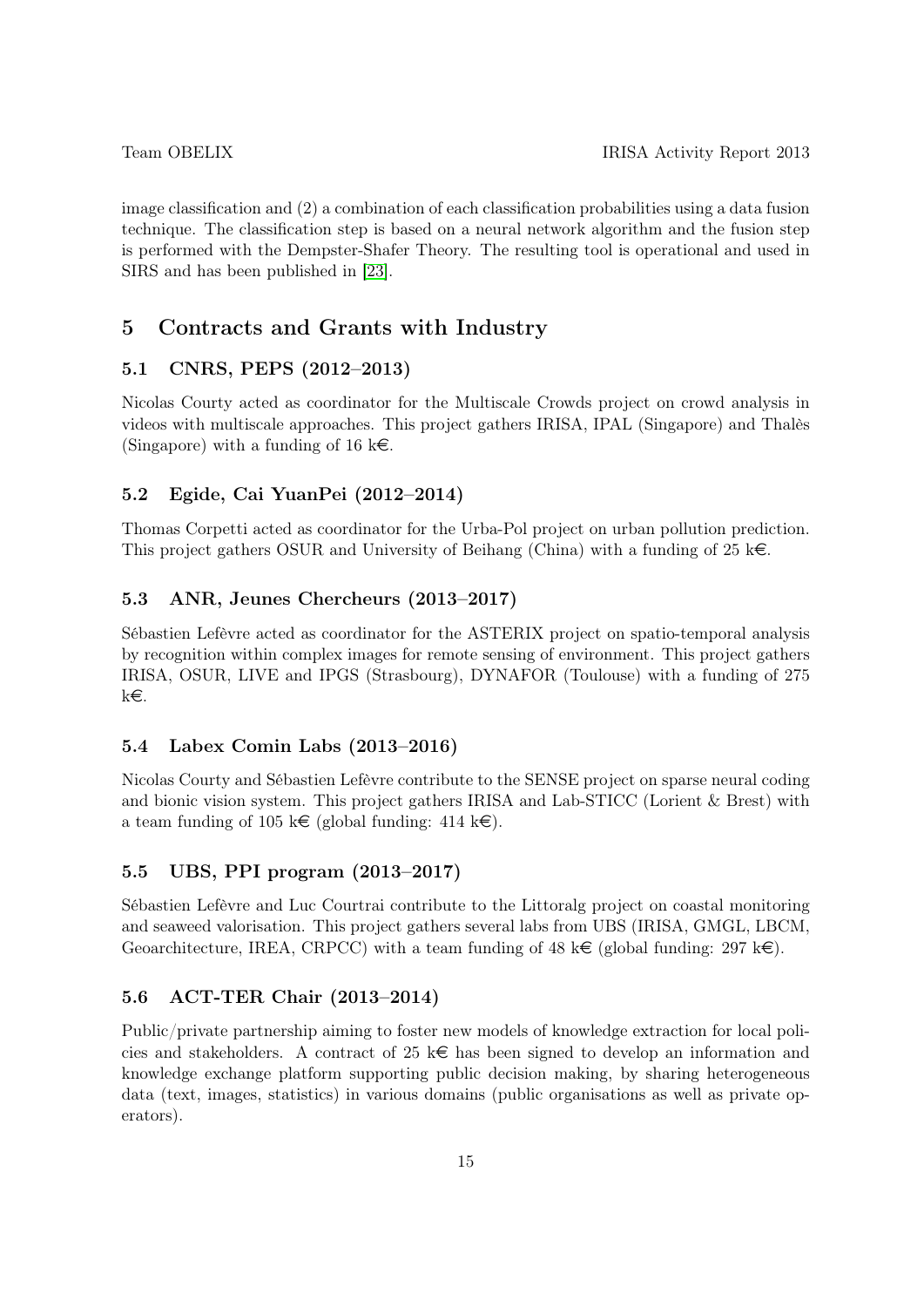# 5.7 MGDIS (2013–2016)

SME located in Vannes aiming to deliver software solutions to public authorities for decision making. A contract of 7.5 k  $\epsilon$  has been signed to study how aerial and satellite images can provide ancillary knowledge to complement existing data sources.

# 6 Other Grants and Activities

# 6.1 International Collaborations

- University of Technology of Brno, Czech Republic: following a 3-month visit of Jiří Havel in 2012, a joint work has been initiated on efficient algorithms for tree construction [\[22\]](#page-19-1).
- University of Eastern Finland, Finland: Sébastien Lefèvre visited UEF in 2013 with an Erasmus grant. A joint work has been initiated on multivariate mathematical morphology.
- Okan University, Istanbul, Turkey: Erchan Aptoula (Associate Professor) was invited twice in 2013 (1 week with UBS grant, 1 month with UBS invited professor position). Joint works have been initiated on several topics, mainly related to color and hyperspectral image analysis with mathematical morphology [\[14\]](#page-19-0).
- EPFL, Lausanne, Switzerland: Sébastien Lefèvre and Laetitia Chapel visited EPFL for a few days in 2013. Devis Tuia, Frank De Morsier and Julien Rebetez visited OBELIX for a few days in 2013 (partially supported with UBS grant). Common research directions have been identified and will be explored in the next years.
- IPAL (Image and Pervasive Lab, Singapore). Nicolas Courty and Thomas Corpetti have visited IPAL during one week in 2013 in the context of the Multi-scale Crowds project.
- Chinese Academy of Sciences, Institute of Automation and Institute of Remote Sensing and Applications. In the context of LIAMA (Sino-French Lab in Computer Sciences in Beijing), Thomas Corpetti is heading a research group entitled  $CARIOCA<sup>2</sup>$  $CARIOCA<sup>2</sup>$  $CARIOCA<sup>2</sup>$  which associates 3 chinese and 3 french researchers. During this period, one french PhD in cosupervision and one chinese PhD in co-tutelle (P. Zille and X. Gong, PhD respectively to be defended defended in Nov. 2014 and Jan. 2015) stayed one year in their foreign country. This activity is supported by CNRS and various contracts (see above).

# 6.2 National Collaborations

- University of Grenoble-Alpes, CEA (iRTSV/BGE), INSERM (U1038), CNRS (FR3425) through a collaboration with Thomas Burger (CR CNRS) [\[18\]](#page-19-5)
- University of Lorraine / CNRS, LORIA (UMR 7503) through a collaboration with Jonathan Weber (MCF U. Lorraine) [\[12,](#page-18-1) [14\]](#page-19-0)

<span id="page-15-0"></span><sup>&</sup>lt;sup>2</sup>Climate and lAnd coveR InteractiOns with Complex datA, http://liama.ia.ac.cn/research/ liama-projects/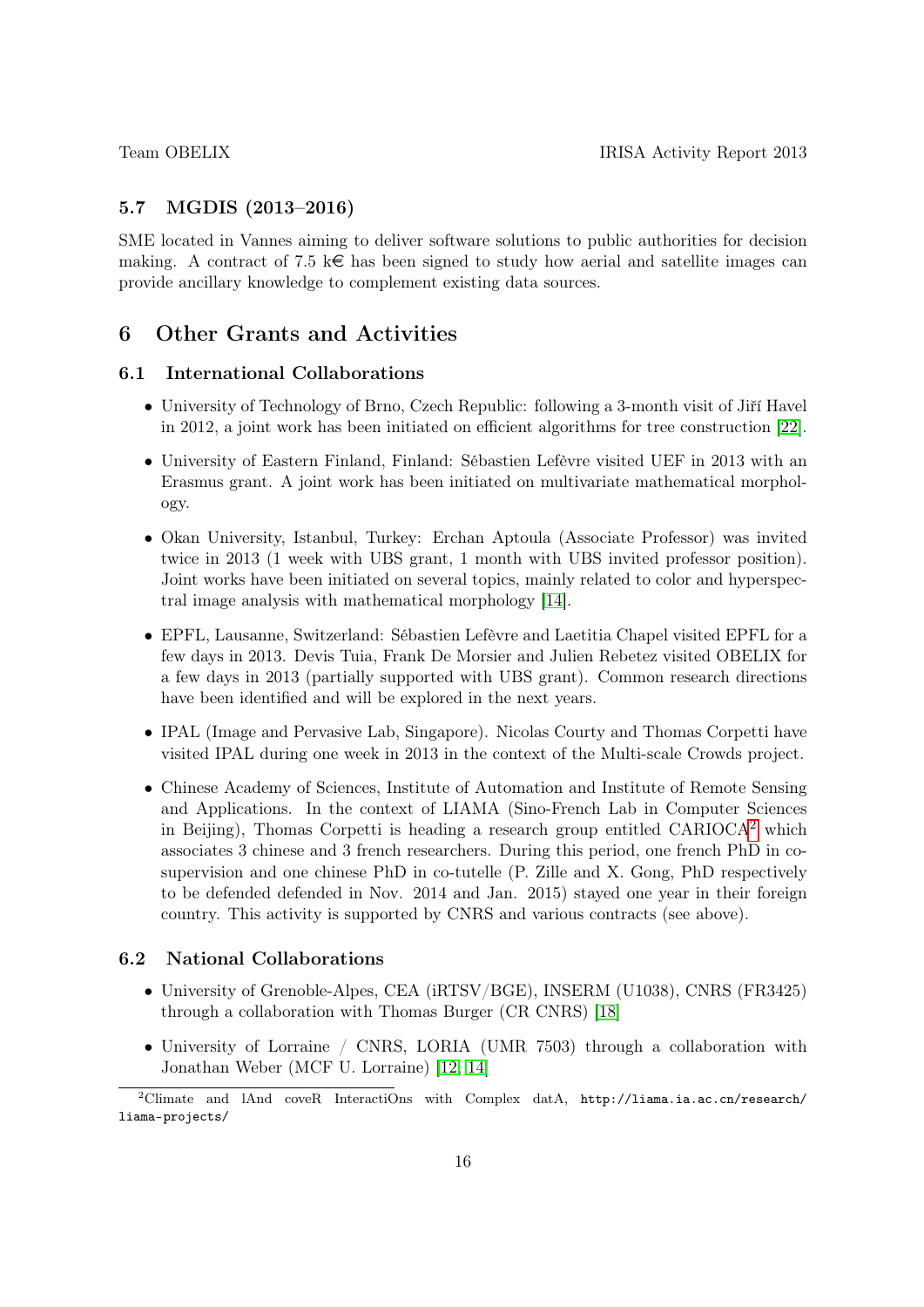- TEXMEX team from INRIA/IRISA, through a collaboration (PhD cosupervision) with Ewa Kijak (MCF U. Rennes 1) [\[16\]](#page-19-3)
- University of Caen Basse Normandie / CNRS, GREYC (UMR 6072) through a collaboration with Olivier Lézoray (PR U. Caen) [\[3\]](#page-18-0)
- Mines ParisTech, CMM through a collaboration with Jesús Angulo (CR Mines ParisTech) [\[3\]](#page-18-0)
- Telecom Bretagne, through the co-supervision of the post-doc of Sileye Ba [\[6\]](#page-18-6)

# 7 Dissemination

### 7.1 Scientific Responsibilities and Involvement in the Scientific Community

- Sébastien Lefèvre serves as the head of the UBS site of IRISA, and the deputy head of the doctoral school SICMA (head for UBS). He leads the team project OBELIX. He is a member of various program committee for international (ISMM, VISAPP) and national (EGC) conferences and serves as regular reviewer in international journals (Computer Vision and Image Understanding, Journal of Mathematical Imaging and Vision, Pattern Recognition Letters, Remote Sensing, Information Fusion) and conferences (ICASSP, ICIP, IGARSS). He has given seminars in EPFL (Lausanne, Switzerland) and University of Eastern Finland (Joensuu, Finland). He was reviewer for 4 doctoral theses (Minjie Chen – UEF in Finland, Jiri Havel – BUT in Czech Republic, Marwen Nouri – U. Paris Descartes and André Stumpf – U. Strasbourg) and president of PhD defense committee (Audrey Ledoux – U. Poitiers). He was a member of recruitment committees in Computer Science for one Ass. Prof. position in University Rennes 2 and one Ass. Prof. position in University of South Brittany. He serves as an expert for French Ministry of Research (CIR/JEI), Belgium National Research Agency, and A\*MIDEX Excellence Cluster.
- Thomas Corpetti is animating the CARIOCA action in LIAMA, Beijing (see above for details). In Rennes, he is in charge of the image analysis platform of OSUR (Observatory for Universe Sciences of Rennes) which aims at proposing the access, either inside OSUR or to the entire research community, to the computer vision techniques developed in the various groups of OSUR (and in particular OBELIX). In this context, he has led the answer to the CPER call related to the "numerical tools for environment" axis where a larger platform, entitled LOVE (french acronym for "Virtual Observatory for Environment"), will be developed and will embed analysis, modelisation and visualization tools. For this activity, he is a member of the direction team of OSUR. He is a regular reviewer of IEEE (Image Processing, Geosciences and Remote Sensing, Selected Topics in Applied Earth Observations and Remote Sensing) and other related journals (Remote Sensing for Environment, Experiments in Fluid, Journal of Mathematical Imaging and Vision). He has been a PC member of several conferences (Image Sequence Analysis from ISPRS, 2013 Federated Conference on Computer Sciences and Information Systems, 2013) and has been reviewer of IEEE ICIP (International Conference on Image Processing). He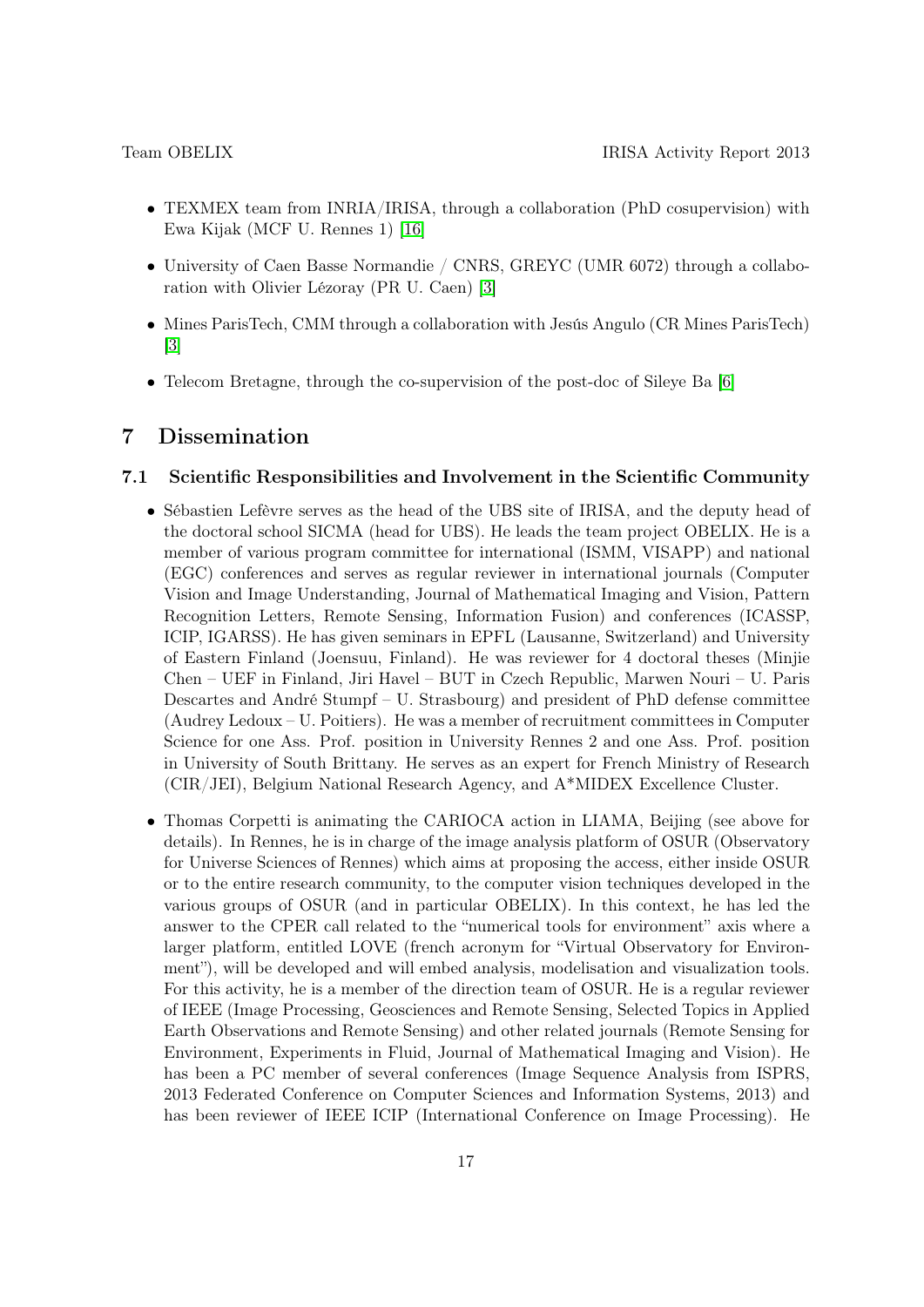was an invited speaker in Image Sequence Analysis 2013 (Antalya, Turkey). He was president of the recruitment committee in Computer Science for one Ass. Prof. position in University Rennes 2. Finally, he co-organized a scientific animations day with approx. 50 people per day (Time Series in November 2013).

• Nicolas Courty obtained his 'Habilitation à diriger des recherches' in 2013. He co-leads the team project OBELIX. He is a member of various program committee for international (MIG, FedCIS) and served as regular reviewer in international journals (IEEE trans on Robotics, Computer Animation and Virtual Worlds, JSTAR, Pattern Recognition Letters). He served as an expert for the evaluation of the projects of the 'Image and Networks' pôle de compétitivité, and also for the evaluation of projects for french national funding agency ANR.

# 7.2 Teaching

- Laetitia Chapel teaches statistics at the statistical department of IUT Vannes.
- Thomas Corpetti has taught 15h in Ecole Centrale Beijing in 2013 (PDE for Image Processing); 20h in GIS and Image processing (ArcGis 10 / Python), Univ. Rennes II, in 2013.
- Luc Courtrai teaches various computer science courses at Licence and Master level.
- Nicolas Courty teaches computer graphics and multimedia coding in the second year of the Master Web, Image and Networks of UFR SSI.
- Sébastien Lefèvre teaches programming, software engineering, and multimedia at the computer science department of IUT Vannes.
- François Merciol teaches system and network administration and programming at the computer science department of IUT Vannes. He is responsible for student programming projects (1st year).
- Romain Tavenard teaches programming, data mining, databases and the basics of computer science at Univ. Rennes II

# 8 Bibliography

# Doctoral dissertations and "Habilitation" theses

[1] N. Courty, Contributions to Analysis/Synthesis Schemes in Computer Animation, Habilitation à diriger des recherches, Université de Bretagne Sud, April 2013, https://tel. archives-ouvertes.fr/tel-00861836.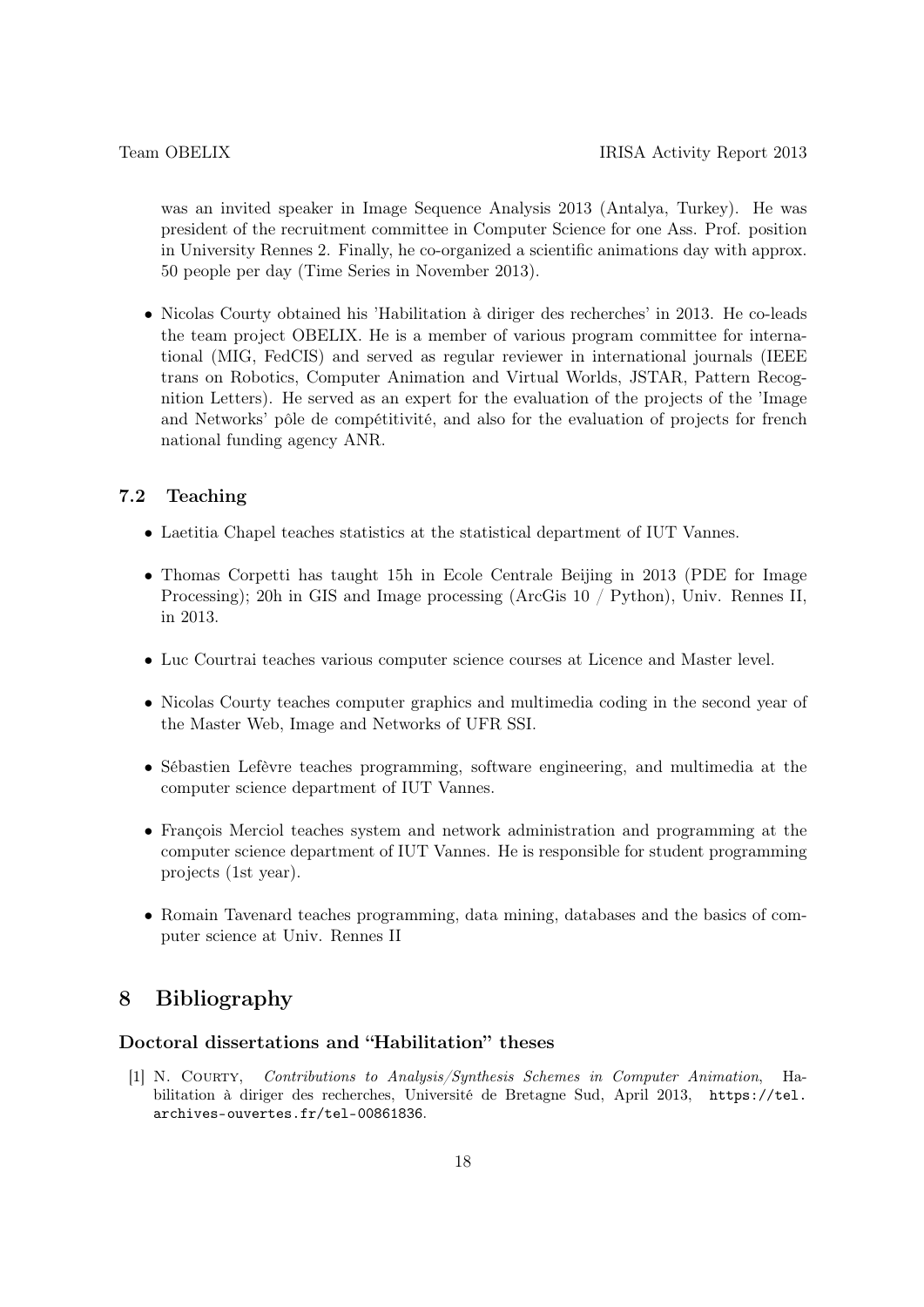### Articles in referred journals and book chapters

- <span id="page-18-2"></span>[2] P. Allain, N. Courty, T. Corpetti, "Particle swarm control", Optimal Control Applications and Methods, October 2013, p. 1–25, https://hal.archives-ouvertes.fr/hal-00904044.
- <span id="page-18-0"></span>[3] J. Angulo, S. Lefèvre, O. Lezoray, "Color representation and processing in polar color spaces", in : Digital Color Imaging, C. Fernandez-Maloigne, F. Robert-Inacio, and L. Macaire (editors), Wiley-ISTE, 2013, p. 1–40 (Chapter 1), https://hal.archives-ouvertes.fr/ hal-00763480.
- [4] F. Antoine, N. Courty, D. Racoceanu, J.-Y. Dufour, "Unsupervised dense crowd detection by multiscale texture analysis", Pattern Recognition Letters, October 2013, p. 1–27, https://hal.archives-ouvertes.fr/hal-00904210.
- [5] A. Aubert, R. Tavenard, R. Emonet, A. De Lavenne, S. Malinowski, T. Guyet, R. QUINIOU, J.-M. ODOBEZ, P. MÉROT, C. GASCUEL-ODOUX, "Clustering flood events from water quality time-series using Latent Dirichlet Allocation model", Water Resources Research, 2013, p. 1, https://halshs.archives-ouvertes.fr/halshs-00906292.
- <span id="page-18-6"></span>[6] S. Ba, T. Corpetti, B. Chapron, R. Fablet, "Interpolation varationnelle de séquences multimodales d'images satellitaires de l'océan", Traitement du Signal 29, 3, 2013, p. 433–440, https://hal.archives-ouvertes.fr/hal-01102980.
- [7] S. BA, T. CORPETTI, B. CHAPRON, R. FABLET, "Interpolation variationnelle de séquences multi-modales d'images satellitaires de l'océan", Traitement du Signal 29, 3-4-5, January 2013, p. 433, https://hal.archives-ouvertes.fr/hal-00949545.
- <span id="page-18-3"></span>[8] S. BEYOU, T. CORPETTI, S. GORTHI, E. MÉMIN, "Fluid flow estimation with multiscale ensemble filters based on motion measurements under location uncertainty", Numerical Mathematics: Theory, Methods and Applications. 6, 1, January 2013, p. 21–46, https://hal.inria.fr/ hal-00736457.
- <span id="page-18-4"></span>[9] X. GONG, T. CORPETTI, "Adaptive window size estimation in unsupervised change detection.", IEEE Journal of Selected Topics in Applied Earth Observations and Remote Sensing 6, 2, 2013, p. 991–1003, https://hal.archives-ouvertes.fr/hal-01102982.
- $[10]$  T. Le NAOUR, N. COURTY, S. GIBET, "Spatio-temporal coupling with the 3D+t motion Laplacian", Computer Animation and Virtual Worlds, 2013, p. CAV1518, https://hal. archives-ouvertes.fr/hal-00861779.
- [11] R. Tavenard, L. Amsaleg, "Improving the Efficiency of Traditional DTW Accelerators", Knowledge and Information Systems, 2013, https://hal.inria.fr/hal-00862176.
- <span id="page-18-1"></span>[12] J. Weber, S. Lefèvre, "Fast Quasi-Flat Zones Filtering Using Area Threshold and Region Merging", Journal of Visual Communication and Image Representation 24, 3, 2013, p. 397–409, https://hal.archives-ouvertes.fr/hal-00763484.

# Publications in Conferences and Workshops

<span id="page-18-5"></span>[13] L. ANTOINE, N. COURTY, T. CORPETTI, "Monitoring urban transformation in the old foreign concessions of Shanghai from 1987 to 2012", in : ISRSE35 - International Symposium on Remote Sensing for Environment - Earth observation and Global Environmental Change, p. 1–7, Beijing, China, April 2013, https://hal.archives-ouvertes.fr/hal-00861694.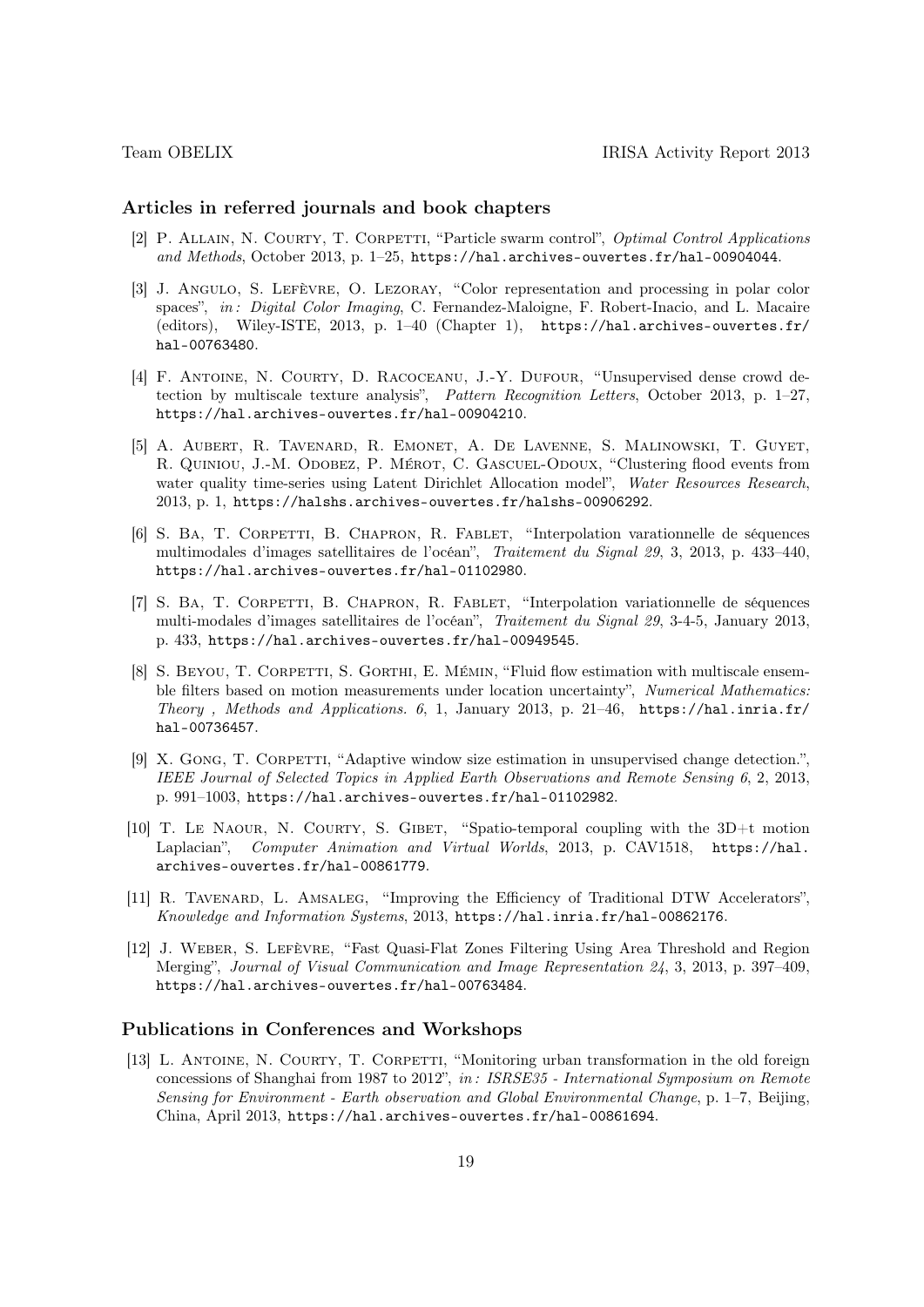- <span id="page-19-0"></span>[14] E. Aptoula, J. Weber, S. Lefèvre, "Vectorial Quasi-flat Zones for Color Image Simplification", in: International Symposium on Mathematical Morphology, ISMM 2013, Lecture Notes in Computer Science, 7883, Springer Berlin Heidelberg, p. 231–242, Uppsala, Sweden, 2013, https://hal.archives-ouvertes.fr/hal-00905178.
- [15] J. BETBEDER, S. RAPINEL, T. CORPETTI, E. POTTIER, S. CORGNE, L. HUBERT-MOY, "Multitemporal classification of TerraSAR-X data for wetland vegetation mapping", in : Conference on Remote Sensing for Agriculture, Ecosystems, and Hydrology XV part of the 20th International Symposium on Remote Sensing, Proceedings of SPIE, 8887, p. 88871B, Dresde, Germany, September 2013, https://hal.archives-ouvertes.fr/hal-00958473.
- <span id="page-19-3"></span>[16] P. BOSILJ, S. LEFÈVRE, E. KIJAK, "Hierarchical Image Representation Simplification Driven by Region Complexity", in : International Conference on Image Analysis and Processing, p. 562–571, Naples, Italy, September 2013, https://hal.archives-ouvertes.fr/hal-00921674.
- [17] T. CORPETTI, "Recent advances on data assimilation for the analysis of low and very high spatial resolution images: application to the monitoring of atmospheric flows and vegetation", in: Image Sequence Analysis for Object and Change Detection, ISPRS Workshop, Antalya, Turkey, 2013. Communication invitée, https://hal.archives-ouvertes.fr/hal-01103213.
- <span id="page-19-5"></span>[18] N. Courty, T. Burger, "A kernel view on manifold sub-sampling based on Karcher variance optimization", in: Geometric sciences of information 2013, p. –, France, 2013, https://hal. archives-ouvertes.fr/hal-00849821.
- <span id="page-19-4"></span>[19] C. CREUSOT, N. COURTY, "Ground Truth for Pedestrian Analysis and Application to Camera Calibration", in : Computer Vision and Pattern Recognition Conference (CVPR), p. 1–8, United States, August 2013, https://hal.archives-ouvertes.fr/hal-00861697.
- [20] P. DUSSEUX, T. CORPETTI, L. HUBERT-MOY, "Temporal kernels for the identification of grassland managment using high spatial resolution remote sensing time series",  $in$ : IEEE Int. Geoscience and Remote Sensing Symp, IGARSS '13, p. 3258–3260, Melbourne, Australia, July 2013.
- [21] X. GONG, T. CORPETTI, M.-Z. KANG, B.-G. HU, L. HUBERT-MOY, "Reconstruction of leaf area time series using data assimilation on the GreenLab plant growth model and remote sensing", in : 7th International Conference on Functional-Structural Plant Models, FSPM 2013, p. 223–225, Saariselk, Finland, June 2013.
- <span id="page-19-1"></span>[22] J. HAVEL, F. MERCIOL, S. LEFÈVRE, "Efficient Schemes for Computing  $\alpha$ -tree Representations", in : International Symposium on Mathematical Morphology, ISMM 2013, Lecture Notes in Computer Science, 7883, Springer Berlin Heidelberg, p. 111–122, Uppsala, Sweden, 2013, https://hal.archives-ouvertes.fr/hal-00905177.
- <span id="page-19-6"></span>[23] A. Lefebvre, N. Beaugendre, A. Pennec, C. Sannier, T. Corpetti, "Using data fusion to update built-up areas of the 2012 European High-Resolution Layer Imperviousness", in: 33rd Annual EARSeL Symposium 2013, Matera, Italy, June 2013.
- [24] S. Malinowski, T. Guyet, R. Quiniou, R. Tavenard, "1d-SAX: A Novel Symbolic Representation for Time Series", in : International Symposium on Intelligent Data Analysis, 12, p. 273–284, United Kingdom, 2013, https://halshs.archives-ouvertes.fr/halshs-00912512.
- <span id="page-19-2"></span>[25] F. Merciol, L. Chapel, S. Lefèvre, "Représentation d'images hyperspectrales sous forme d'arbres alpha", in : Colloque Gretsi - Traitement du Signal et des Images, p. ID 502, Brest, France, 2013, https://hal.archives-ouvertes.fr/hal-00905181.